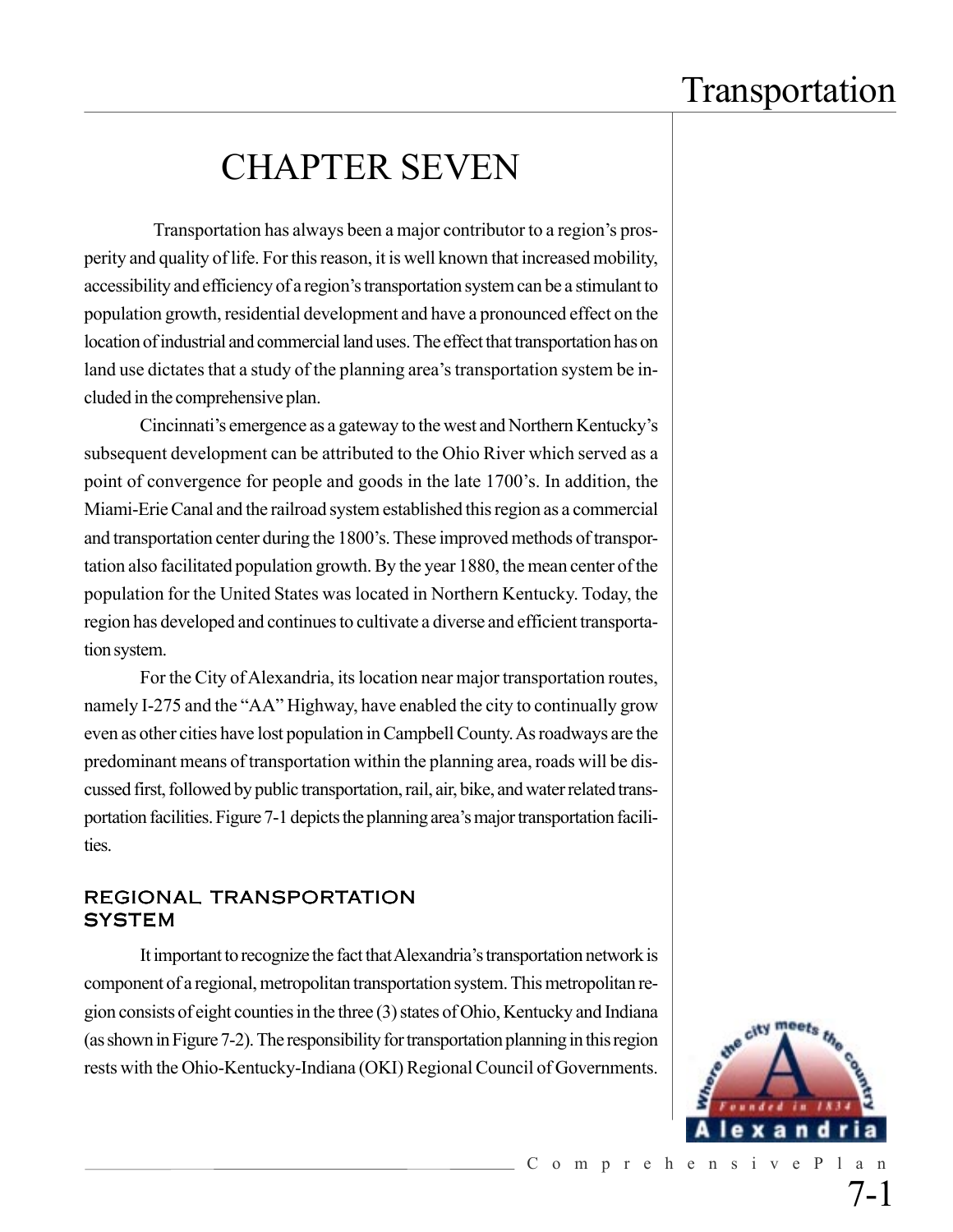OKI has assumed responsibility for all transportation planning efforts in order to ensure that all modes of transportation are carefully coordinated as the region prepares to meet future transportation and land use needs.

In September 2001, OKI published the *2030 OKI Regional Transportation Plan* which is an update to the previous long range plan developed in 1998. The most recent update extends the planning period for an additional ten (10) years from 2020 to 2030 and responds to federal planning requirements enacted since 1998. In addition, the revised plan further refines and expands upon recommendations contained in the 1998 document and places additional emphasis on environmental justice issues and Intelligent Transportation Systems. Issues addressed as part of the planning process are the "metropolitan planning factors" which are a product of TEA-21. The impacts of the federal directives of TEA-21 are evident in the plan's recommendations which place emphasis on expanding modal alternatives and improving the transportation system's efficiency. Specifically, the recommendations for improving highways are accompanied by recommendations for improving bus service and developing rail transit, using advanced technologies to move traffic more efficiently, applying strategies to help reduce drive-alone commuting, promoting ride sharing and bicycle and pedestrian travel, upgrading highway operating efficiency, and further exploring options for achieving plan objectives. In addition to meeting the future travel needs created by growth and development, the plan's recommendations address requirements for congestion management, air quality conformity, and financial constraints. The plan also states that the transportation system envisioned for the metropolitan area is an intermodal system that expands travel options and improves and maintains transportation infrastructure in order to:

Support economic vitality Increase safety Increase accessibility and mobility options Protect and enhance the environment Enhance the integration and connectivity of the transportation system Promote efficient system management and operation Emphasize the preservation of the existing transportation system

Overall goals for the improvement of the region's transportation system, as written in *2030 OKI Regional Transportation Plan* include**:**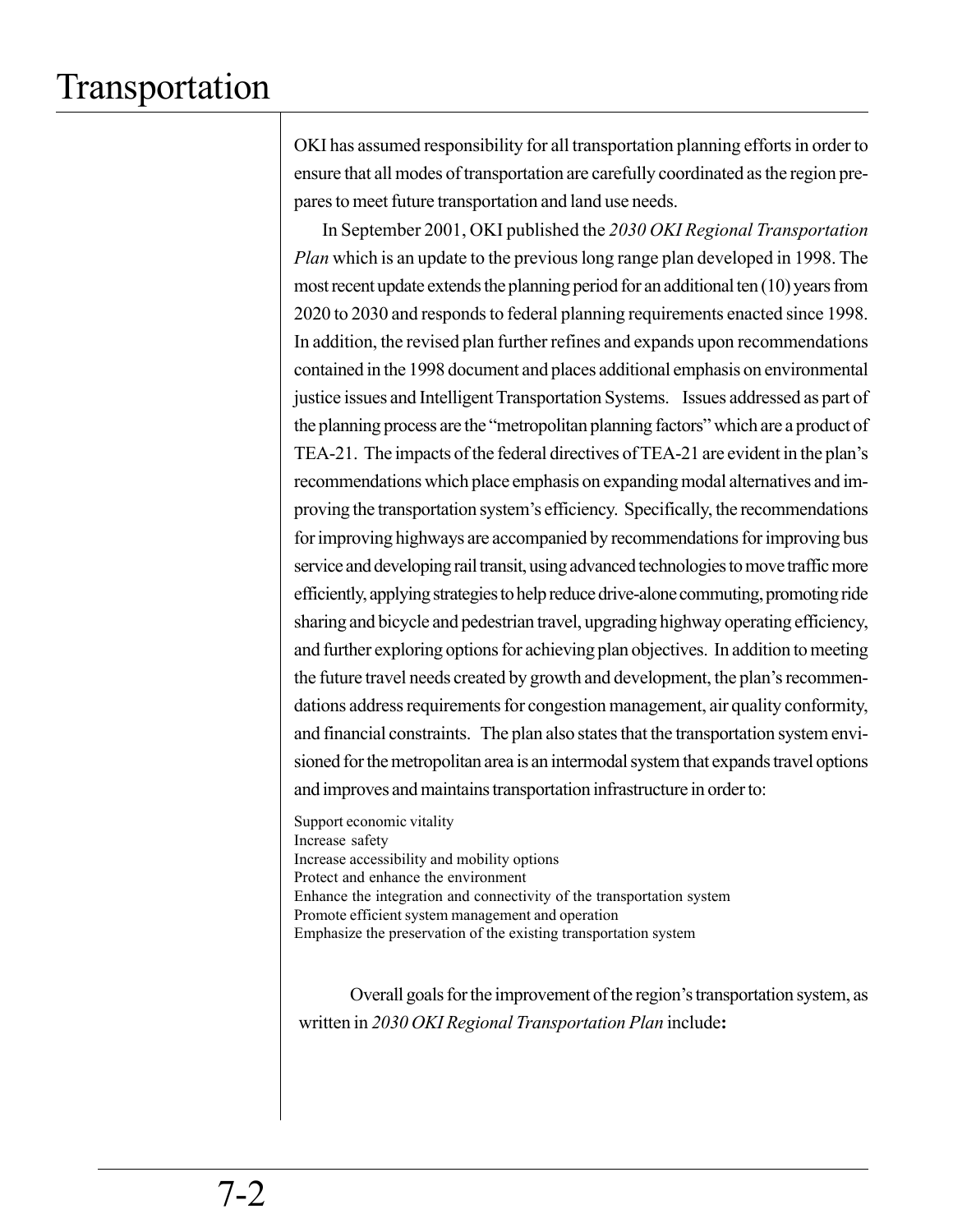**GOAL: Improve mobility for people and goods.** To enable people and commodities to be moved with greater speed and safety, major investments are needed to improve the transportation system and reduce congestion. Improvements are needed both for expanding the present system and improving its efficiency. Improvements should be sensitive to differences in development patterns and community needs with special consideration given to safe use of the transportation system by our region's older population.

**GOAL: Protect environmental quality.** Air quality is a major environmental issue in the OKI region. Much progress has been made in reducing mobile source emissions, but the impact of travel growth on total emissions could threaten the region's ability to maintain federal clean air standards. Emission reductions are needed to protect air quality. Strategies that would reduce mobile source emissions would also have a beneficial effect on other environmental issues and quality of life.

**GOAL: Develop new transportation funding sources and strategies**. Financial resources are needed to maintain the region's transportation system and address its deficiencies. In light of limited federal and state resources, there is a real need to generate funds from within the region for transportation improvements. New funding sources are needed, particularly for capital formation, and strategies to use funds prudently.

**GOAL: Improve travel safety.** The transportation system should provide for reducing the risk of accidents that cause death or injuries and provide for the security of transportation users.

**GOAL: Provide transportation opportunities in an equitable manner.** The transportation system should provide for a balanced transportation system in which no group or groups of people assume a disproportionate share of positive or negative impacts.

**GOAL: Strengthen the connection between land use and transportation planning.** The transportation system, along with other infrastructure, has a significant impact on future land use. Transportation decisions should be consistent with local land use policies, resulting in travel and land use patterns that promote multimodal travel alternatives and reduced vehicle trips.

#### *Campbell County Transportation Plan*

 In addition to the OKI Plan, Campbell County developed its own transportation plan in September of 2003 in order to address specific transportation needs within the county. This study was initiated in 2002 upon the request of the Campbell County Fiscal Court and OKI Regional Council of Governments. As part of the planning process, a Campbell County Transportation Task Force was

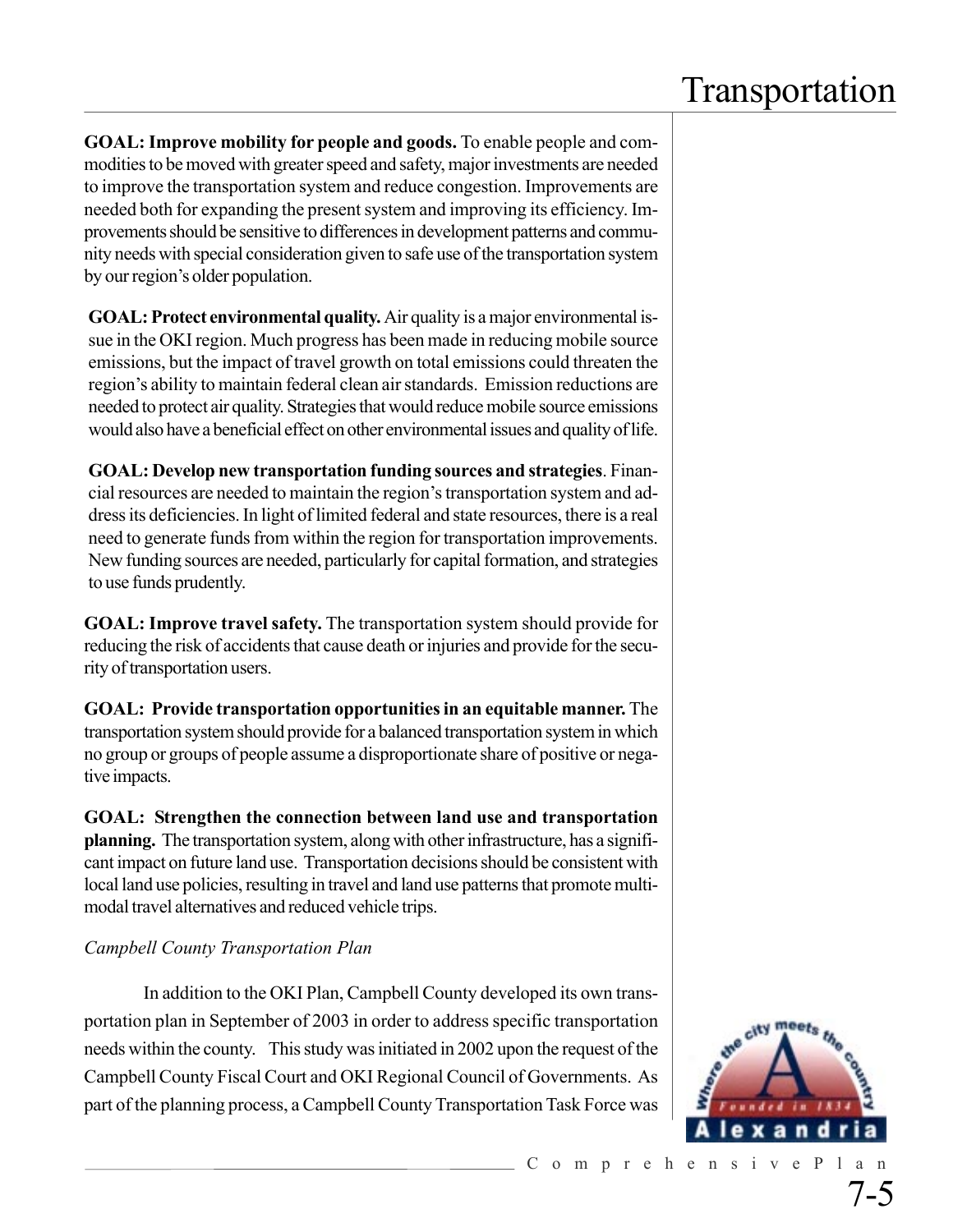appointed for input during the development of the plan. The plan includes summary information on the planning process, assessment of existing roadway conditions, prioritizing of roadway needs, identification of transit, bicycle, and pedestrian transportation, financial and implementation strategies. Where applicable, information from the Campbell County Transportation Plan is incorporated into the text of this document.

### ROAD NETWORK

The roadway network serves as the backbone of the region's transportation system. The OKI network is typical of those in other metropolitan areas. The system includes a circular freeway that surrounds the Cincinnati Metropolitan Area and several interstate freeways that pass through the region. The network is then supplemented with a web of arterials, collectors and local streets that provide access to employment opportunities, community facilities, and residential neighborhoods.

According to OKI's *2030 Regional Transportation Plan,* more than 3,000 miles of major roadways (and an additional 6,000 miles of other roadways) are used to transport both passengers and goods via private automobile, taxi, bus, bicycle, and truck, traveling more than 34 million vehicle miles per day (based upon 1995 data). The core of the roadway network is the region's components of the National Highway System (NHS) as shown on Figure 7-1. The NHS is a 160,000 mile interconnected system of interstate and principal arterial routes which serve major population centers, international border crossings, ports, airports, public transportation facilities, and travel destinations. The 398 miles of roadway included in the NHS are as follows:

I-71, I-74, I-75, I-275, I-471, the Ronald Reagan Highway, portions of US 27 (in Ohio, north of I-74; in Kentucky, between the Ohio state line and I-471 in Southgate and between I-471 in Highland Heights and KY 9), KY 8 (between I-71/75 and I-471) and KY 9 (the "AA" Highway) in Kentucky, SR 4 (north of I-75), SR 32 (east of I-275), SR 125, SR 129 (the Butler Regional Highway) and SR 562 (the Norwood Lateral) in Ohio.

Furthermore, OKI reports that this region's NHS components carry an estimated 18,090,000 vehicle-miles per day or 53% of the daily traffic.

Campbell County's road system consists of federal and state roads maintained by the state, county roads maintained by the County Road Department and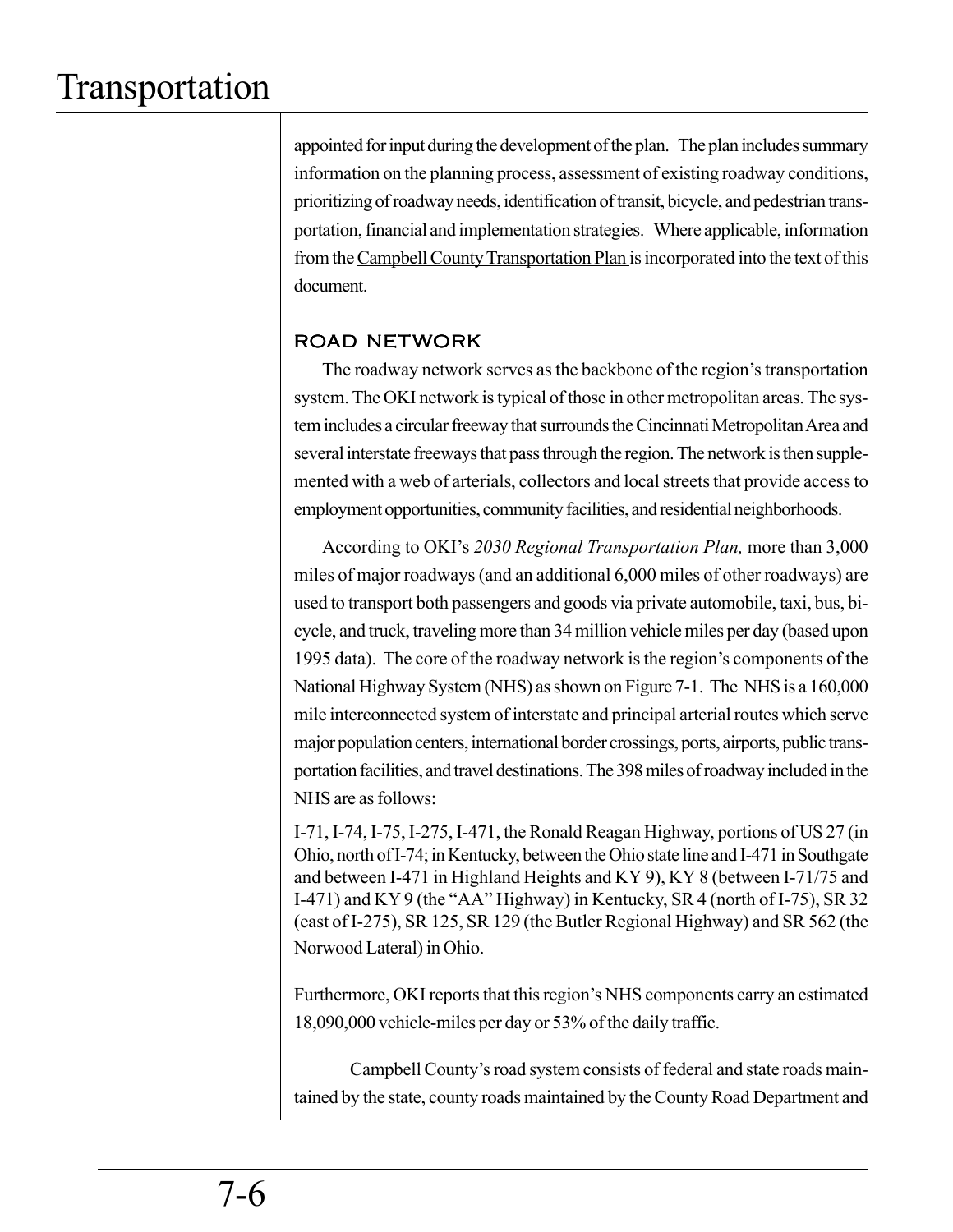local roads maintained by the various cities. According to the *Campbell County Transportation Plan*, Campbell County contains approximately 595 total miles of roads (118 miles of local streets, 184 of county maintained roadways and 223 miles of state and federal roads). These roads provide the primary transportation needs for approximately 89,000 residents (2000 U.S. Census) and other users. Table 7-1 includes a listing of all streets maintained by the City of Alexandria.

Kentucky state maintained roads are classified by truck weight capacity. Designated Class "AAA" trucking highways have an 80,000 pound permitted gross load limit, while "AA" highways have a 62,000 pound gross load limit. All other state maintained roads are designated Class "A" trucking highways, with a 44,000 pound gross load limit. Figure 7-3 shows trucking classifications for roads in Campbell County. These classifications were last updated by the Kentucky Transportation Cabinet on December 18, 2003. As shown on the map, the Alexandria Planning Area has two Class "AAA" highways (U.S. 27 and KY 9). Highways designated as Class "AA" include KY 10 from Alexandria east and KY 154. The remainder of state highways are classified as Class "A" trucking highways.

#### FUNCTIONAL CLASSIFICATION **SYSTEM**

The analysis of an existing roadway system includes the assessment of the various functions performed by individual facilities within the system. Functional classification is the process by which streets and highways are grouped into classes, or systems, according to the character of service that they are intended to provide. As established by the Kentucky Transportation Cabinet, and shown on Figure 7-4, the functional roadway classification for Campbell County is as follows:

*Rural Principal Arterial* - The rural principal arterial system consists of a connected rural network of continuous routes having the following characteristics: 1) Serve corridor movements having trip length and travel density characteristics indicative of substantial statewide or interstate travel; 2) Serve all, or virtually all, urban areas of 50,000 and over in population and a large majority of those with populations of 25,000 or over; 3) Provide an integrated network without stub connections except where unusual geographic or traffic flow conditions dictate otherwise.

*Rural Minor Arterial* - Rural minor arterial roads, in conjunction with the principal arterial system, form a rural road network having the following characteristics: 1) Link cities and larger towns (and other traffic generators, such as major resort areas, that are capable of attracting

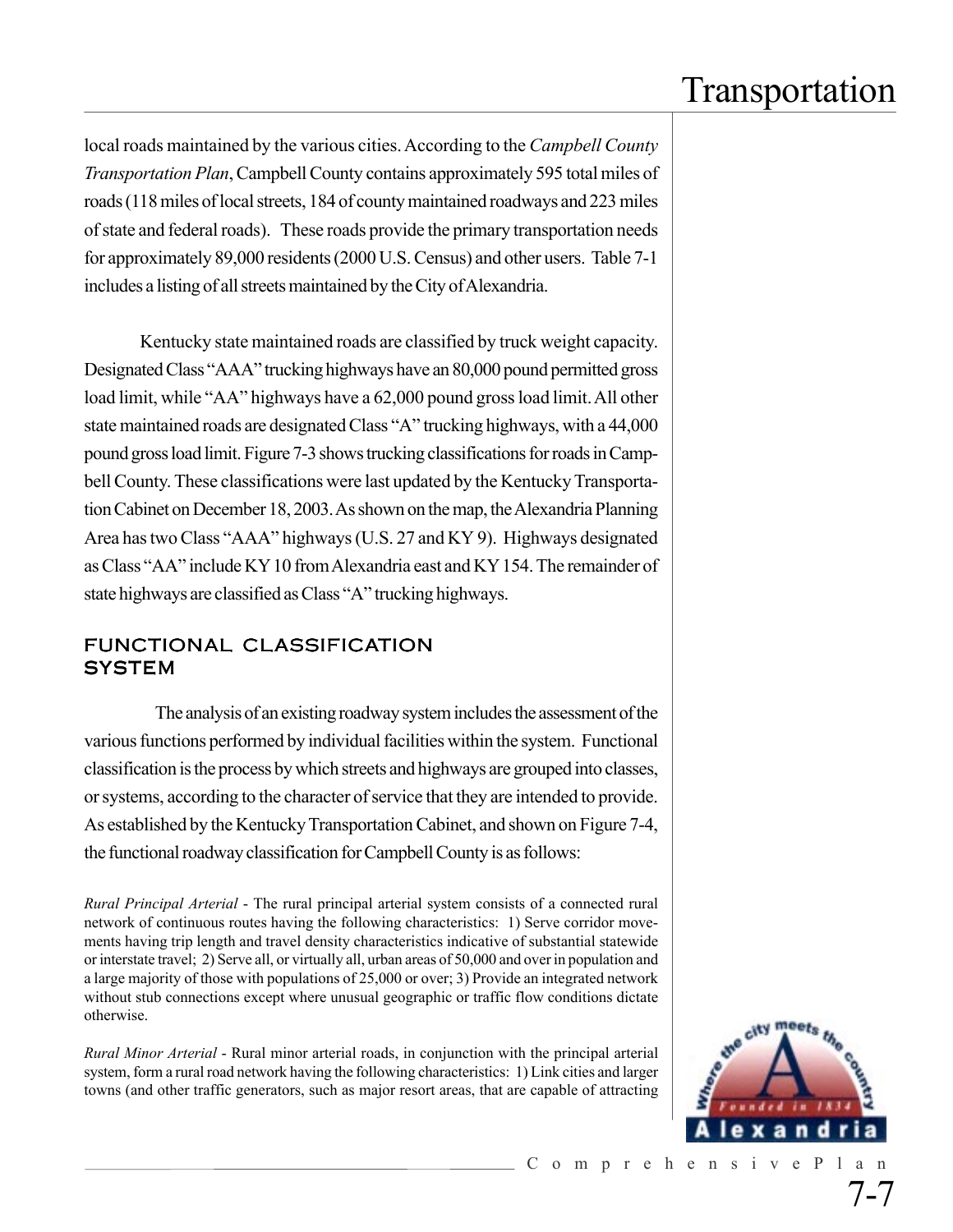travel over similarly long distances) and form an integrated network providing interstate and intercounty service; 2) Be spaced at such intervals, consistent with population density, so that all developed areas of the state are within a reasonable distance of an arterial highway; 3) Provide (because of the two characteristics defined previously) service to corridors with trip lengths and travel density greater than those predominately served by rural collector or local systems. Minor arterials therefore constitute routes whose design should be expected to provide for relatively high overall travel speeds, with minimum interference to through movement.

*Rural Collector Roads-*Rural collector roads generally serve intracounty traffic where travel distances are shorter than those on arterial routes. On average, more moderate speeds occur on these roads. There are two (2) types of rural collector routes, characterized as follows:

*Major Collector* - These routes typically: 1) provide service to the county seat not on an arterial route and to other traffic generators of equivalent intracounty importance, such as consolidated schools, shipping points, county parks, etc. ; 2) link these places with nearby larger towns or cities, or with routes of higher classification; and 3) serve the more important intracounty travel corridors.

*Minor Collector -* These routes are; 1) spaced at intervals, consistent with population density, to collect traffic from local roads in order to bring all developed areas within a reasonable distance of a collector road; 2) provide service to the remaining smaller communities; and 3) link the locally important traffic generators with rural areas.

*Rural Local Roads* - Roads within this classification have the following characteristics: 1) serve primarily to provide access to adjacent land; and 2) provide service to travel over relatively short distances as compared to collectors or other higher road classifications. Local roads account for the remainder of roadways not classified as a principal arterial, minor arterial, or collector systems.

According to the Kentucky Transportation Cabinet, Campbell County has two Rural Interstates, I-275 and I-471. The only road classified as a Rural Principle Arterial is KY 9 south of KY 547. Rural Minor Arterials include KY 547, and U.S. 27 south of Aspen Grove. Rural Major Collectors are KY 915, KY 8 (in the unincorporated areas of the county), and KY 154. Rural Minor Collectors are KY 10, KY 1997, KY 1566, KY 1996, KY 824, KY 1121 (south of Persimmon Grove) , KY 2828, and KY 1936. All grey roads are classified as state maintained local roads.

The Kentucky Transportation Cabinet uses a separate classification system for incorporated or urban areas. Therefore, the classification for streets within the City of Alexandria differs slightly from those in the County as shown on Figure 7-4.

Classifications for more urban areas are as follows:

*Urban Principal Arterial* - This system of streets and highways serve the major centers of activity of a metropolitan area, the highest traffic volume corridors, the longest trips, and should carry a high proportion of the total urban area travel on a minimum of mileage. These roads should be integrated both internally and externally between major rural connections.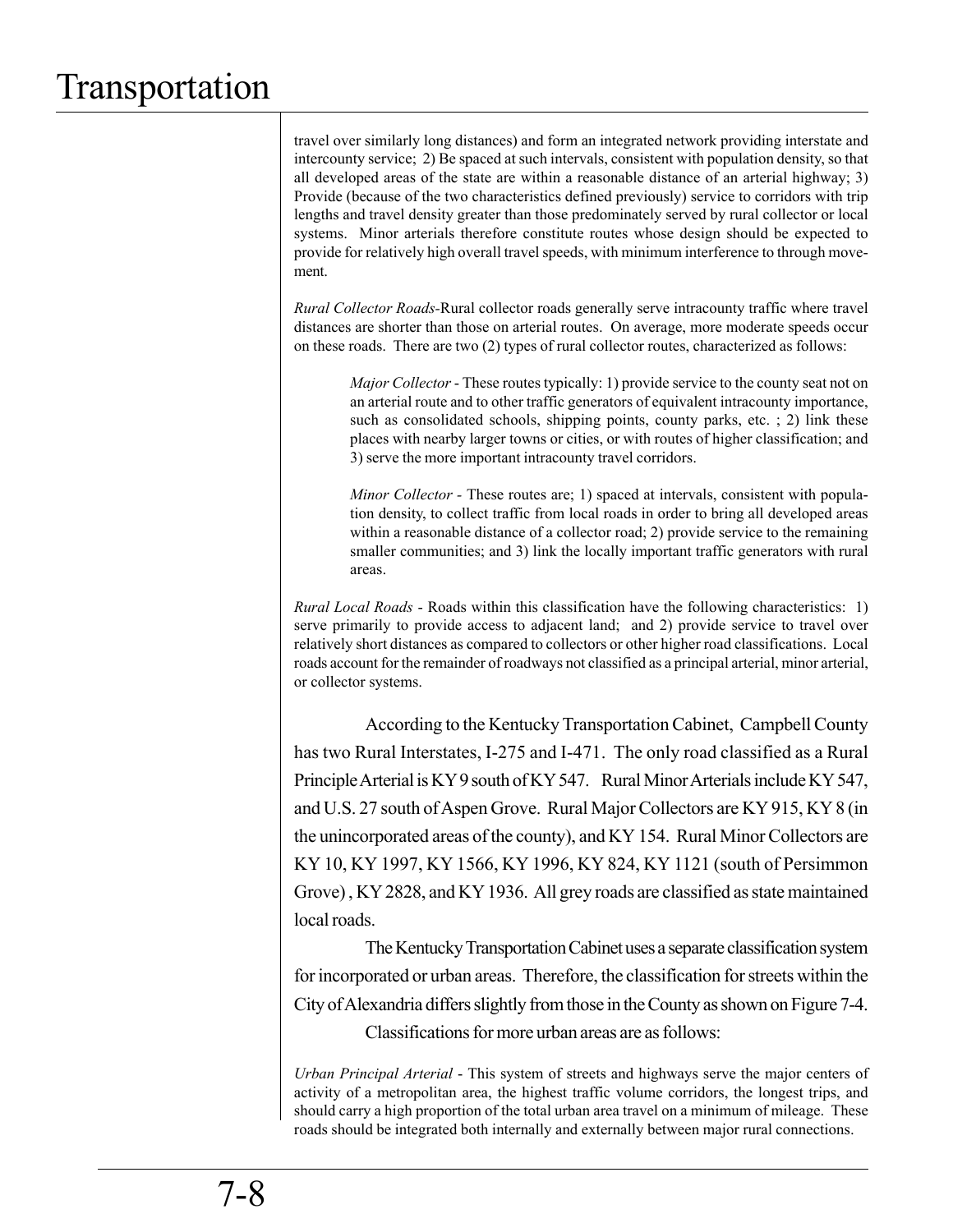*Urban Minor Arterial* - These roadways interconnect with and augment the urban arterial system and provide service to trips of moderate length at a lower level of travel mobility than principal arterial routes.

*Urban Collector Streets* - The collector street system provides both land access service and traffic circulation within residential neighborhoods, commercial, and industrial areas. These roads differ from arterials as they penetrate residential neighborhoods distributing trips from arterials to the ultimate destination. The collector street also collects traffic from local streets in residential areas and channels it to the arterial road system. In the central business district, the collector system includes the street grid to facilitate traffic circulation.

*Urban Local Streets* - The local street system comprises all roads not placed in higher classifications. These streets primarily provide direct access to abutting land and access to the higher street classifications. These streets offer the lowest level of mobility. Service to through traffic movement is typically discouraged.

Within the city's planning area, U.S. 27 and portions of KY 9 (north of KY 547) are classified as a Urban Principal Arterials. Urban Minor Arterials are KY 547, KY 915, KY 536, and KY 10. One portion of KY 10 is classified as an Urban Collector Street.

#### *Traffic Volume*

Traffic volume on roadways is measured by average daily traffic counts. These counts are periodically performed on major state maintained highways by the Kentucky Transportation Cabinet, Division of Planning. Figure 7-5 is the Kentucky Transportation Cabinet Traffic Count Map (released February 2004). This map shows the average daily traffic counts for major state maintained roads within Campbell County and the City of Alexandria. The majority of traffic counts were taken between the years 2001 and 2003. As can be seen from reviewing the maps, the most highly travelled routes in unincorporated Campbell County are U.S. 27, and KY 9. Least travelled routes are those listed as Rural Minor Collector Roadways. In the City of Alexandria, U.S. 27 and KY 9 also carry the most traffic. In conjunction with functional classification system, the data provided in Figures 7-5 can assist the county and city in assessing the adequacy of major roadways for development and gives sufficient background data to request traffic impact studies on development proposals as part of a review process.

It is important to note that the *Campbell County Transportation Plan* evaluated existing traffic and operational conditions of county roads. Existing

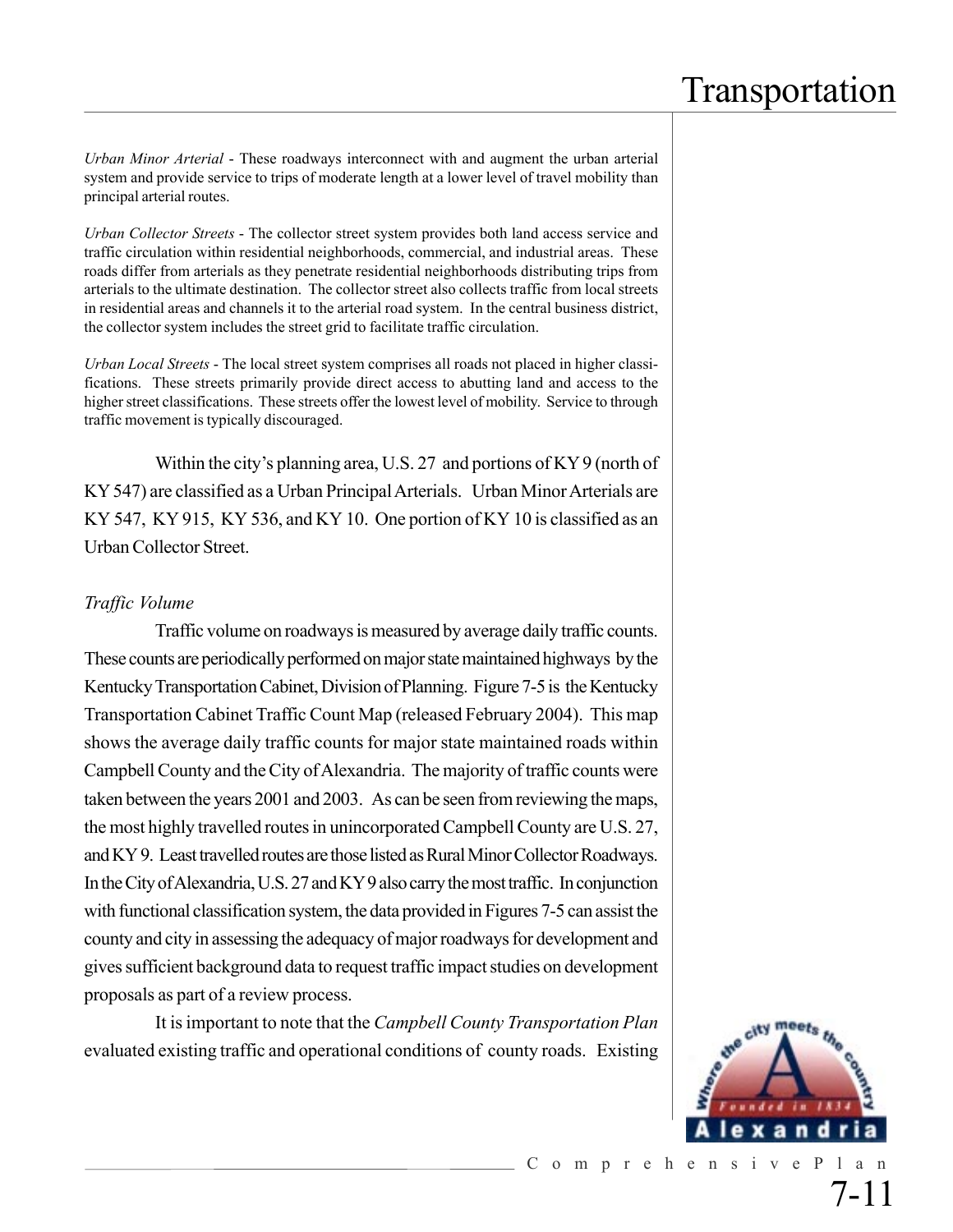traffic volumes (Year 2002) for select segments were summarized based on information provided in the HIS database. The county also evaluated the Level Of Service (LOS) of these roads. Level Of Service (LOS) is a qualitative measure defined in the 2000 Highway Capacity Manual, published by the Transportation Research Board (TRB), and is used to describe traffic conditions. Individual levels of service characterize these conditions in terms of such factors as speed and travel time, freedom to maneuver, traffic interruptions, and comfort and convenience. Six (6) levels of service are defined and are given letter designations from A to F. Typically, a minimum LOS D is acceptable in urban areas and LOS C in rural areas. Within the Alexandria Planning Area, all evaluated roads (KY 915, KY 547, KY 2924, KY 10, KY 824, and KY 1121) were rated as an LOS C or better. This classification means that traffic flow is stable, but interactions with other vehicles in the traffic stream begin to affect operations. Speed selection and maneuvering are affected by the presence of other vehicles. Delays become noticeable and general levels of comfort and convenience decline as well.

It is anticipated that KY 9 (the "AA" Highway) and U.S. 27 will continue to carry the most traffic within the planning period especially in consideration of Alexandria's location to I-275, recent and proposed improvements to US 27, projected population growth rates and potential increase in the local housing stock. Other roads that are expected to experience a significant increase in traffic volume include KY 536 (once improved), KY 10 and KY 1121. These roadways will require regular maintenance and improvement in the future to ensure continued or improved efficient functioning. In addition, it is important that the city continually monitor traffic volumes as development is proposed along these routes. In order to maintain the functionality of these roadways, it is recommended that more stringent access management techniques are applied to these areas.

#### *Accident Data*

Accident data for designated routes were also examined in the *Campbell County Transportation Plan.* Crash data for the routes were considered for a three (3) year period from January 1, 1999 to December 31, 2001. A spot location or segment of roadway is considered to have a high crash rate when the total crash rate is higher than the critical crash rate for similar roads in the area. As part of the process, each crash was classified into one (1) of three (3) categories based on the degree to severity: fatal, injury, or property-damage only. During the period studied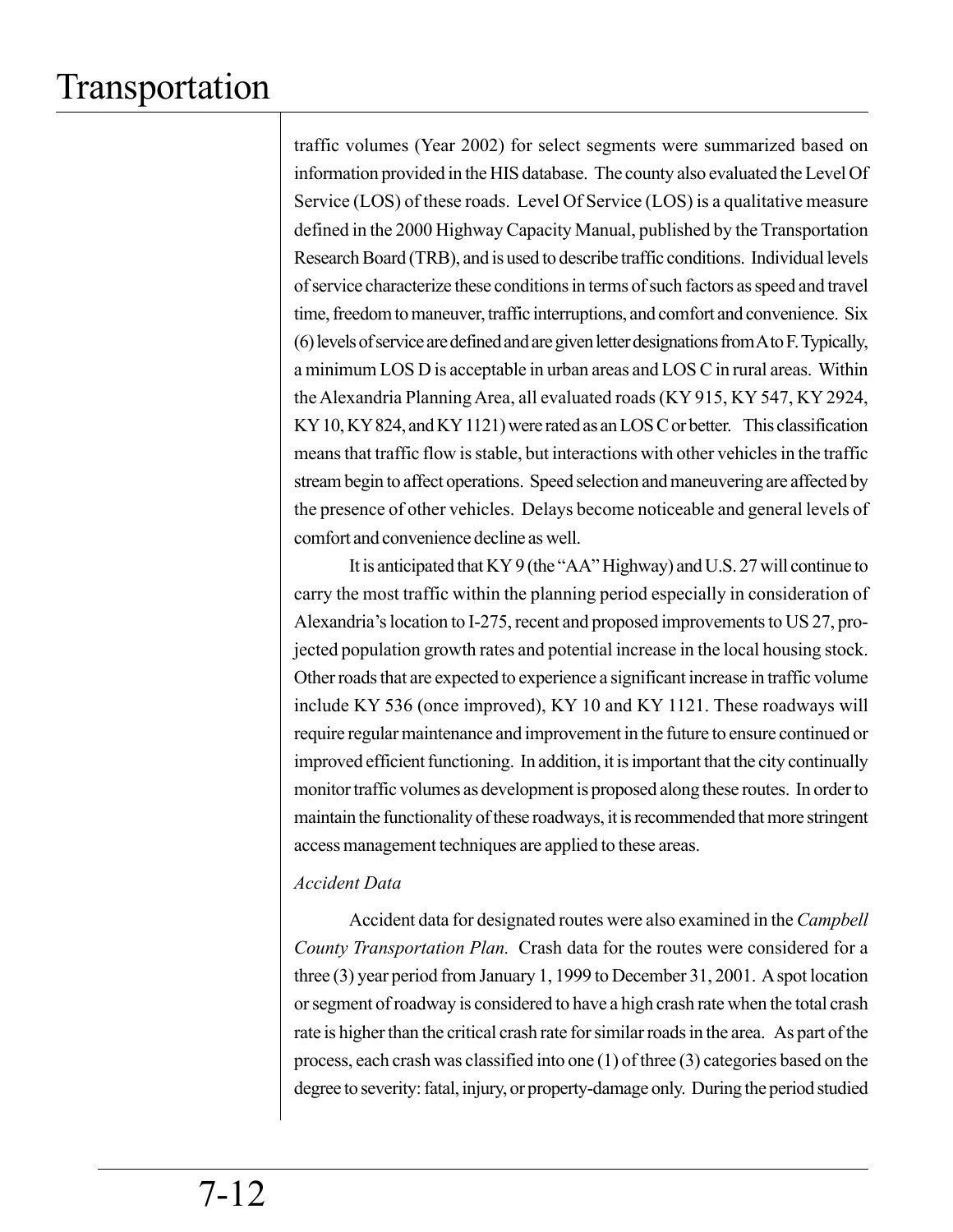there were six (6) fatal, 273 injury, and 735 property-damage only crashes along designated Campbell County routes. High accident segments were identified along KY 8, KY 10, KY 547, KY 915, KY 1121, and KY 2238. Smaller spot locations were also identified throughout Campbell County along designated routes. In the City of Alexandria, high vehicle crash points were identified on KY 10 (just south of KY 547) and KY 547 at Gilbert Ridge Road. Within the Alexandria Planning Area, high crash areas are located at the intersection of KY 10 and KY 915 (to the west of city limits), U.S. 27 in Claryville, and KY 1121 (just south of Shaw Hess Road).

### TRAFFIC ANALYSIS

Another important facet of transportation planning is the analysis of travel patterns in relation to existing land use. This analysis aids in the determination of future travel projections and assessment of network deficiencies that must be improved to meet future demand. Thus, it becomes necessary to realize that the amount of traffic in Campbell County and Alexandria's planning area depends upon a number of factors. These include the population, the amount and location of industrial, commercial, public facility and higher density residential uses, and the degree to which automobiles are used.

The most useful method of determining travel patterns is to differentiate between the types of trips that are taken. These can be classified into three main categories:

- *1. External-Internal Trips:*Either the origin or destination of the trip is within the planning area while the other end of the trip is in another city or county.
- 2. *Through Trips:* Both the origin and destination of the trip are outside the planning area.
- *3. Internal Trips:* Both the origin and destination of the trip are in the planning area.

External-Internal trips are of greater importance in terms of transportation planning and are easily assessed by reviewing the commuting patterns of Campbell County residents. In 2000, commuting patterns indicated that the majority of workers living in the county (63.9%) worked elsewhere. Of those commuting into the county, 61.7% commute from other Kentucky Counties. This pattern is even more

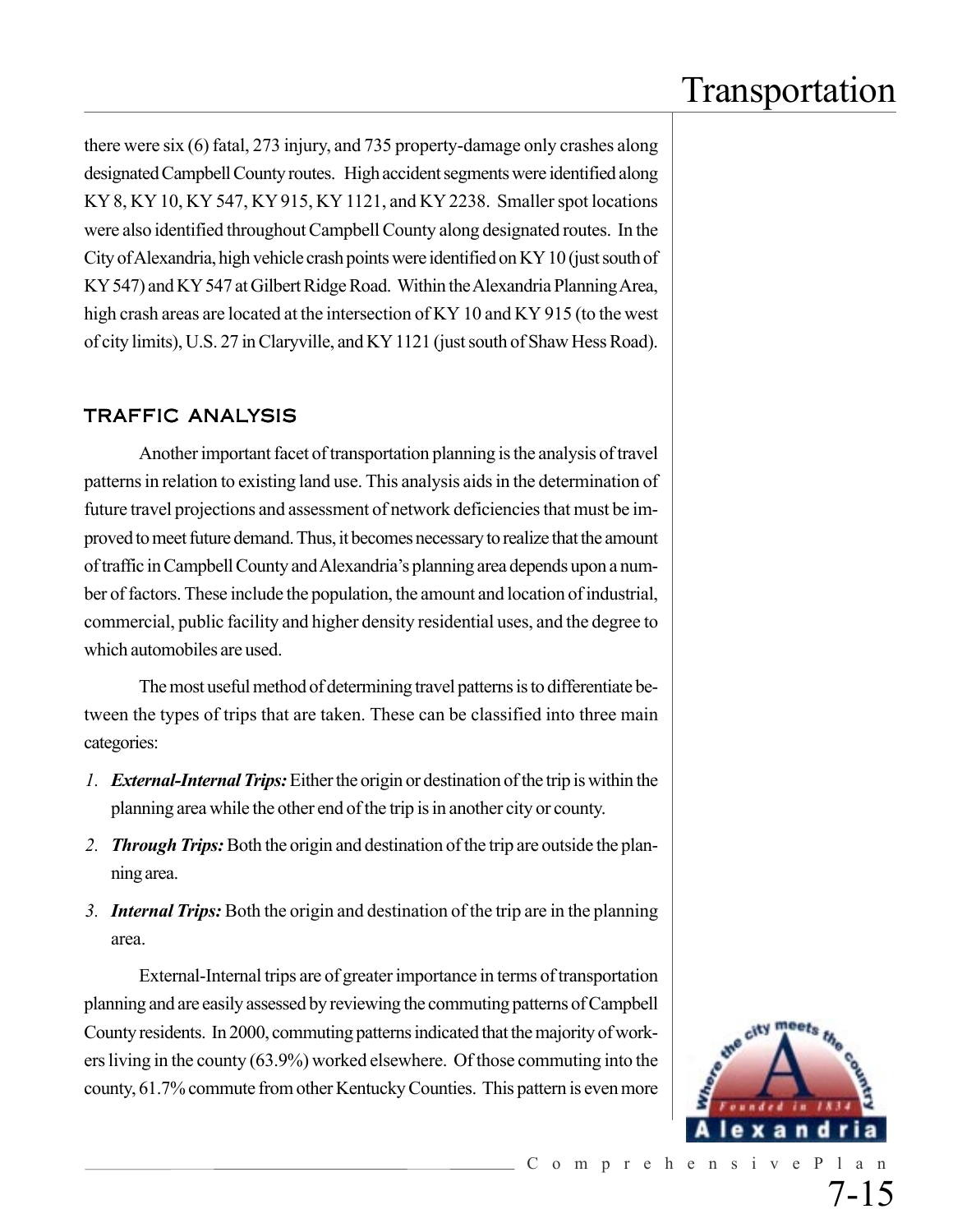prevalent in the Alexandria planning area which primarily serves as a bedroom community to residents. These trends indicate that a moderate volume of traffic is entering and leaving the county each day. The majority of trips to work occur on the "AA" Highway and US 27 as most traffic accesses I-275 to travel north to other northern Kentucky counties or into Ohio. Those who commute into Campbell County to work predominately come from Kenton and Boone Counties in Kentucky or Hamilton County, Ohio.

The primary avenues for through trips within the Alexandria Planning Area are the "AA" Highway and U.S. 27. The traffic volumes along these two routes far exceed those on other county roads due to the volume of pass through traffic. In terms of land use planning, pass through traffic encourages the development of commercial services along these routes, having the potential to create congestion where traffic management techniques are not utilized.

Internal trips within a city are also important to consider in the analysis of traffic patterns. The land uses that generate the heaviest traffic volumes are as follows:

- 1. Village Green Shopping Center (as well as the strip commercial corridor along US 27).
- 2. The Campbell County School District Campus including offices and the middle, elementary and vocational schools.
- 3. Campbell County High School
- 4. Bishop Brossart High School
- 5. Alexandria's Old Town Business District.
- 6. Kahn's

### PLANNED ROAD IMPROVEMENTS

Traffic in Campbell County and the Alexandria planning are expected to continue to increase in conjunction with the abundance of employment opportunities in the region, population growth and anticipated increases in the housing stock. The completion of the "AA" Highway and improvements to U.S. 27 have greatly enhanced accessibility and traffic movement in the planning area.

Because Campbell County is within the OKI metropolitan planning area, planned road improvements for Campbell County are addressed in three (3) documents: *Kentucky Department of Transportation 2002 Six-Year Plan*, *OKI 2030 Regional Transportation Plan* approved September 2001, and *Campbell County*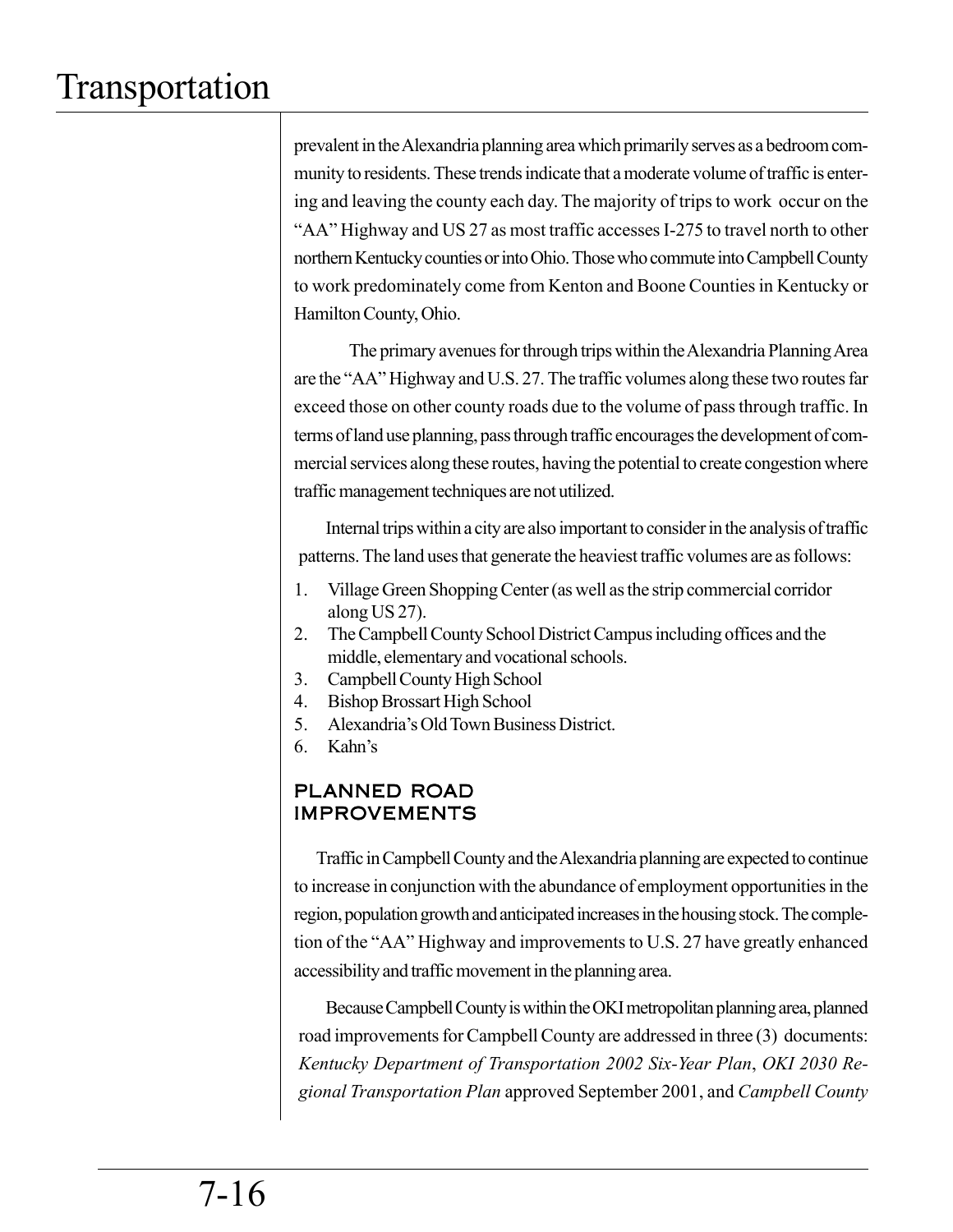*Transportation Plan*, adopted September 2003. Figure 7-6 shows the location of these improvements.

Major planned improvements that affect the Alexandria Planning Area are described as follows:

1. Owl Creek Bridge Replacement on KY 2925. Design for this project is scheduled for 2005 with construction anticipated in 2008.

2. U.S. 27 ramp widening project. This project was awarded to JPS Construction Company on 2/24/2003. The contract amount was \$127,557.33. The project is currently 90% complete.

3. KY 547 Reconstruction from the "AA" Highway to KY 10 (including sidewalks at the western end of the project). Design is scheduled for 2005 for this state funded project

4. U.S. 27 Reconstruction (Major Widening) from the Campbell County Park to 1.0 miles south of KY 10. Project construction started in 2002 with estimated total construction costs of \$30,300,000.

5. U.S. 27 Reconstruction (Major Widening) from KY 154 to Campbell County Park. Project construction is scheduled to start in 2004 with an estimated construction cost of \$22,500,000.

6. U.S. 27 Reconstruction from the Licking River Bridge at Falmouth to KY 154 in Campbell County. Design for this project is scheduled for 2005.

7. Extension of Pond Creek Road from U.S. 27 to "AA" Highway via a portion of KY 10/KY 1997 Corridor (New KY 536). Right-of-way acquisition is scheduled for 2006, with utility relocation in 2007.

In addition to road improvements identified in the aforementioned documents, the City of Alexandria typically maintains a Road Rehabilitation and Resurfacing Needs List. However, at the present time the city has planned to undertake the total reconstruction of Viewpoint Drive. As it is anticipated that this project will take from 2004 to 2006, the city has not scheduled any additional projects. Once Viewpoint is complete, the city will reevaluate the need for improvements on other roadways. In the meantime, the city will continue to evaluate streets on an annual basis and maintain them as necessary.

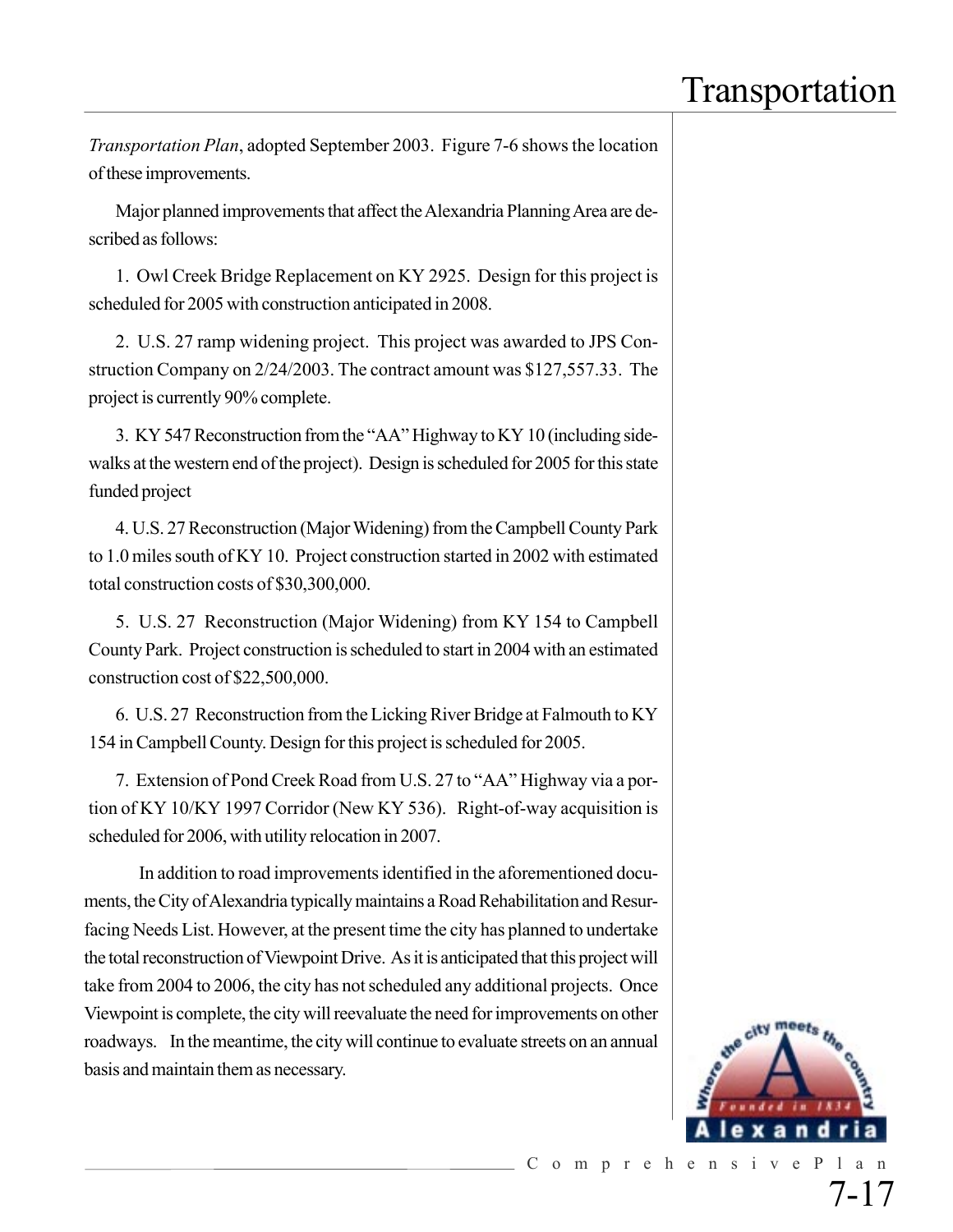### ADDITIONAL LOCALLY IDENTIFIED PROJECTS

 As part of the planning process for the development of the *Campbell County Transportation Plan*, local officials were asked to identify transportation needs within their jurisdictions. Needs that were identified for the City of Alexandria include the completion of the KY 536 extension, and upgrading of KY 547 from KY 10 to the "AA" Highway. Other projects which are not a part of the plans for Campbell County, OKI or Kentucky Transportation Cabinet but have been identified by residents of Alexandria as needed and desired include:

- 1. Realignment and widening of Poplar Ridge Road to include three (3) lanes and a bikeway.
- 2. Improvement of U.S. 27 traffic carrying capacity through redevelopment and improved access management.
- 3. Upgrading of KY 2925 to four lanes (with a turn lane) in order to accommodate existing and future development along this route.

### ROAD MAINTENANCE

In addition to constructing new roadways, it is important for a city to maintain their existing transportation system in an operationally safe and efficient condition. As stated in previous sections of the plan, the Alexandria Road Department is responsible for making repairs to city streets while the Campbell County Road Department is responsible for maintaining county roadways. Likewise, the Kentucky Transportation Cabinet is responsible for maintaining state roadways. Other incorporated areas within Campbell County are also responsible for maintaining city streets that are not a part of the state or county system. Campbell County has implemented a formal process for evaluating and maintaining county roadways through the newly adopted *Campbell County Transportation Plan.*

At the present time, the City of Alexandria maintains an inventory and maintenance log for city streets. The inventory of city streets includes information on each roadway, such as the year the road was constructed, length, width, sq. ft., road type, curbing, and cul-de-sacs. The city's maintenance log details the date and type of improvements made to city streets. While these documents are effective tools, the City of Alexandria may want to consider a adopting a more formal capital im-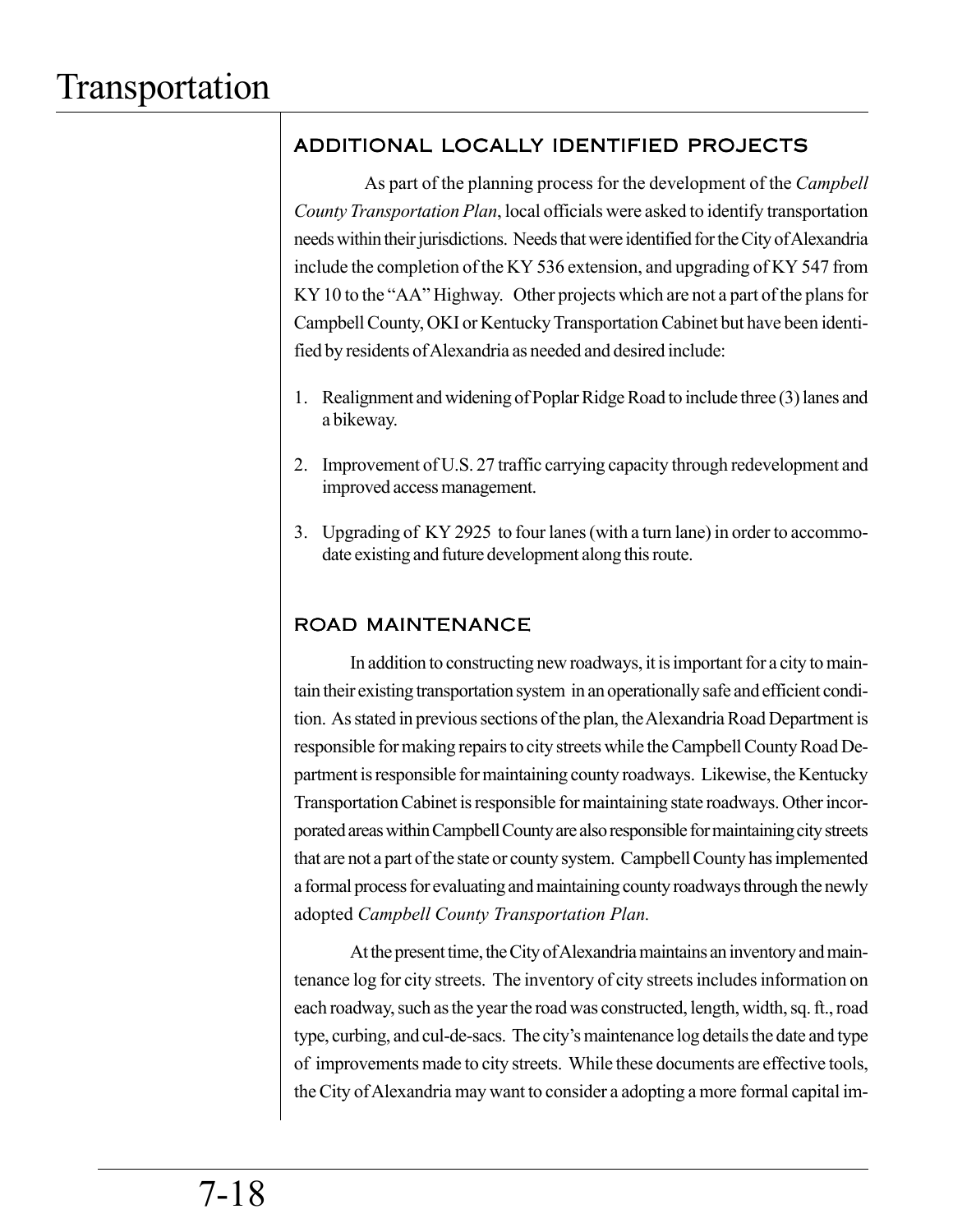provements program as well as continue to commit increasing resources to street maintenance as the city continues to develop. Potential safety projects would include the straightening of sharp curves, removal of hills that obstruct views, adding and paving shoulders, lane widening and intersection controls. These maintenance functions, while not discussed beyond the city's paving program, are important to the upgrading of local roadways. Once improvements are made to Viewpoint Drive, a list of scheduled improvement projects should continue to be developed and updated yearly.

#### ACCESS MANAGEMENT

Roadways serve a dual function of facilitating traffic movement and providing access to abutting properties. Where these functions conflict, roadway design capacity will not be achieved resulting in congestion and an increase in traffic accidents. Therefore, it is important to mention another category of roadway improvements referred to as access management guidelines. The implementation of access management guidelines enhance the overall transportation system by ensuring that each roadway continues to function at its capacity level.

Although access to local streets is regulated solely by local government, the Kentucky Transportation Cabinet must authorize new access points (or curb cuts) onto state-maintained roadways from abutting properties. However, the cabinet's standards are in effect, minimum standards since local governments may not approve access denied by the state. However, local governments may establish and enforce their own more stringent access standards through zoning and subdivision regulations.

Access management guidelines help to assure that a roadway will operate at its design capacity by identifying factors that need to be considered when access points from individual properties to a roadway are approved. Along arterials and major collectors, for example, driveways should be kept at a minimum. Measures that should be considered as part of access management include provision for:

- Parallel service roads
- Frontage roads
- Interconnected parking lots
- Shared driveways
- Limitation on turning movements (especially left turns).
- Limitations on new access points for subdivisions.

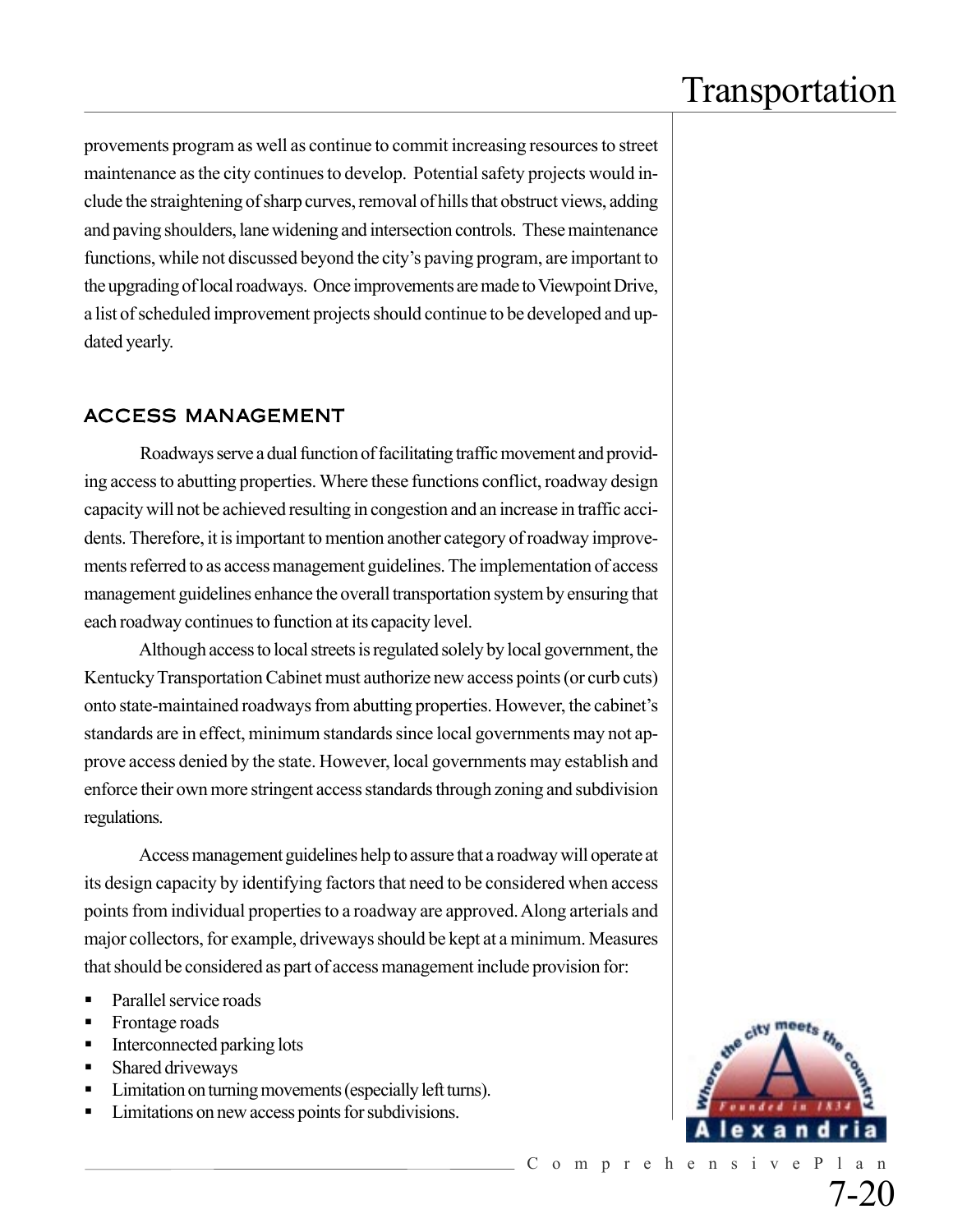It is recommended that the Alexandria Planning Commission review their current access management regulations (especially along the U.S. 27 corridor) and incorporate any modifications into the zoning ordinance and subdivision regulations. These regulations should be extended to include the newly constructed KY 536 corridor prior to extension of this roadway and development in this area.

### PUBLIC TRANSPORTATION

The principal alternative to the automobile for local travel is public transit. There are currently seven (7) major public transit systems operating in the OKI region. They are as follows:

Butler County Regional Transit Authority (BCRTA) Catch-A-Ride (formerly Southeast Indiana Transit-SEIT) Clermont County Transportation Connection Middletown Transit System (MTS) Southwest Ohio Regional Transit Authority/Metro (SORTA) Transit Authority of Northern Kentucky (TANK) Warren County Transit System (WCTS)

In addition, it is important to note that intercity bus services is provided by Greyhound Bus Lines and numerous taxicab services.

Public transportation in Northern Kentucky is provided by the Transit Authority of Northern Kentucky (TANK). TANK provides a fixed route bus operation consisting of 117 coaches operating along more than 30 routes with both local and express service. In 1999, 4.3 million miles of transit service were provided to nearly 3.9 million passengers. TANK operates seven (7) days per week, with 98 vehicles in service during peak hours. Fares for TANK Service are currently \$1.00 for adults, 50 cents for students, and 35 cents for senior citizens and the disabled. Fares on the Southbank Shuttle are currently 50 cents. Lift equipped service has been available on 100% of TANK's fleet since 2000 and insures fixed-route transit accessibility to all segments of the population in Northern Kentucky. According to the OKI *2030 Regional Transportation Plan*, ridership on TANK has expanded from 3,647,817 in 1996 to 4,315,779 in 2000, an increase of 18.3%.

In addition to its fixed route service, TANK operates a specialized transportation service for people who cannot use the regular fixed route system. This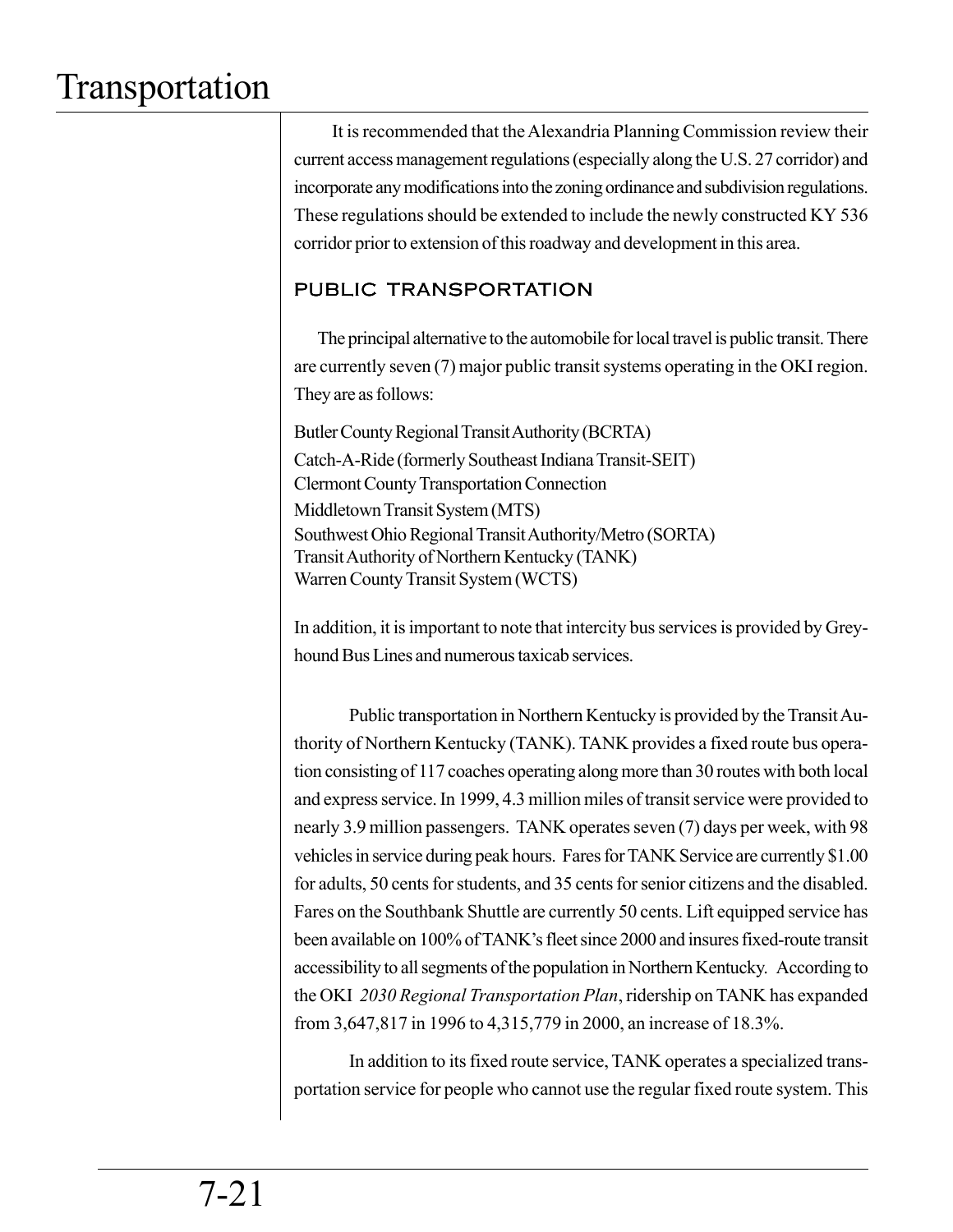program is known as RAMP and provides curb-to-curb service in the fixed route areas. The RAMP fleet includes eleven (11) lift-equipped vehicles. In 1999, 49,000 persons were transported via RAMP. The fare for RAMP service is 75 cents.

Figure 7-1 shows the area served by fixed transit service, TANK, and existing park and ride lots in Alexandria (Village Green, Alexandria, "AA" near KY 547). In the recent update of the *OKI 2030 Regional Transportation Plan* it is recommended that another park and ride lot be provided at Four Mile as shown on Figure 7-6.

### RAILROAD TRANSPORTATION

Railroads in the OKI Planning Area address both national and regional transportation needs. According to OKI, the region serves as an important point for consolidating and re-routing rail freight. Regionally, the railroads provide the area with access to the national rail system for out-going goods and a terminal for goods with local destinations. The north-south rail corridor produces most of the railway activity. Two railroad companies, CSX and Norfolk Southern have rail lines connecting Detroit, Michigan with Atlanta, Georgia. According to *OKI's 2030 Regional Transportation Plan,* the section of railroad track with the highest gross tonnage moved per year is a 3.5 mile section of the CSX mainline in Cincinnati which parallels Mill Creek. It is estimated that this track carries approximately 100 million gross tons of freight per year. The Norfolk Southern right-of-way, which extends from Cincinnati to Chattanooga, Tennessee is owned by the City of Cincinnati and leased to Norfolk Southern for the operation of its trains. There are two (2) truck-to-rail intermodal hub facilities in the region that are operated by CSX Transportation and Norfolk Southern. CSX's Queensgate Yard, which includes an intermodal facility and a classification yard for sorting freight cars for continued travel, can handle about 5,000 freight cars per day. This facility is one of the nation's largest classification railroad yards. Norfolk Southern's Gest Street Yard, located at the Queensgate Yard, is also a combination of an intermodal and classification facility.

Rail service to Cincinnati and Hamilton County, Ohio is provided three (3) days per week by Amtrak's "Cardinal" route, operating between Chicago and Washington D.C. Amtrak uses the Bi-level "Superliner" with passenger equipment pulled by diesel locomotives for the Cardinal. The Cincinnati station, located in the Union

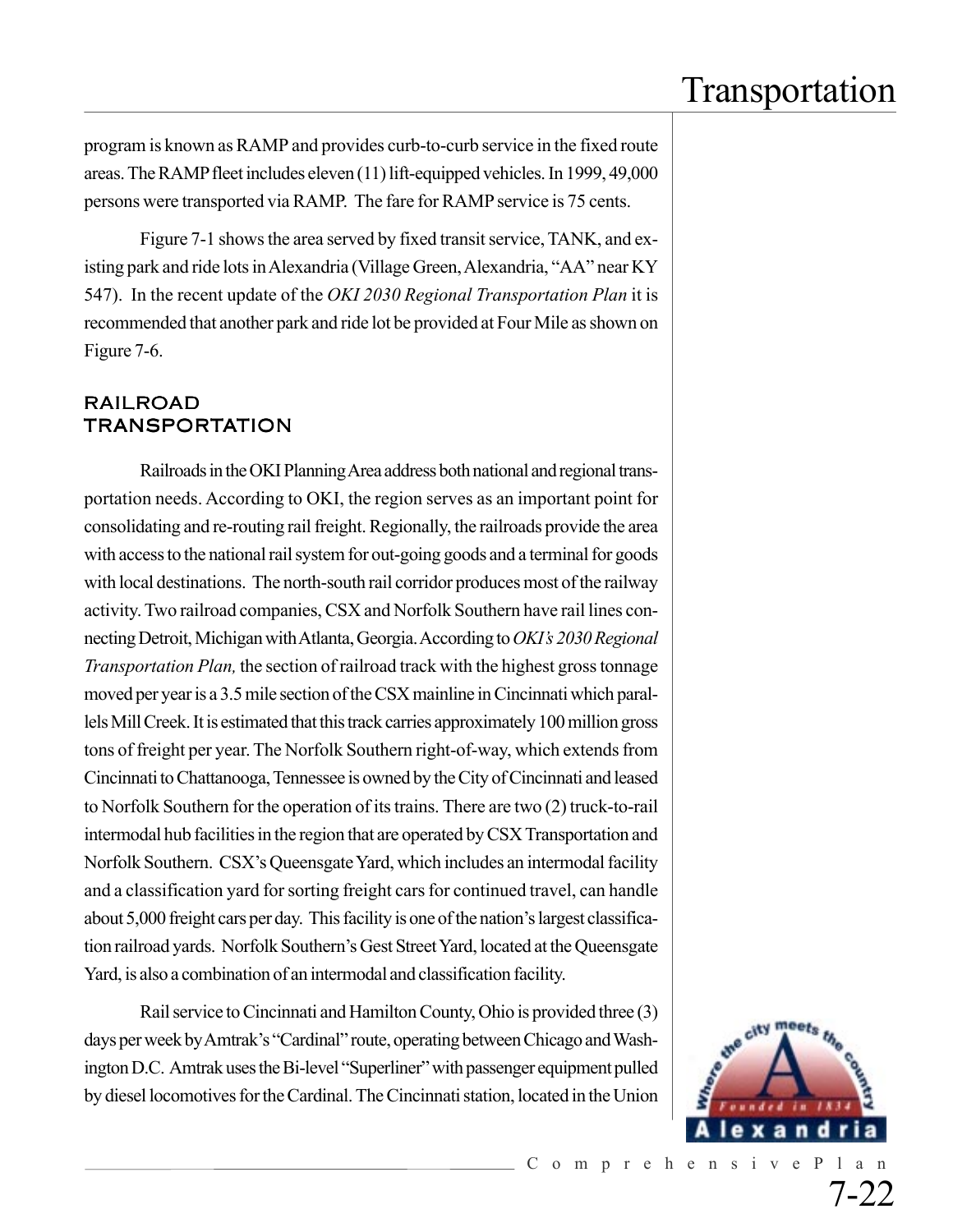Terminal-Museum Center, provides full service to passengers, including a ticket office, special handicapped service, and checked baggage service. The Hamilton, Ohio station is just a stopping point for the train with no other services provided. CSX trackage is used for most of the Cardinal's Route between Chicago and Washington D.C. Included in Amtrak's operating agreement with CSX are provisions for the Cardinal to be given priority over freight trains which assists Amtrak to keep its schedule.

The Ohio Rail Development Commission (ORDC) is considering the development of high speed passenger service along the Cincinnati-Columbus-Cleveland (3C) Corridor. The alignment that has been identified by ORDC as being the best suited for this corridor is the Norfolk Southern (formerly Conrail) freight line which runs between Cincinnati and Cleveland passing through Middletown, Dayton, Springfield, Columbus, Galion, and Berea. In addition, a new high-speed passenger rail line connecting Cincinnati with Chicago is now being considered as part of a Midwest Regional Rail Initiative. The Midwest Regional Rail Initiative is a cooperative effort among nine (9) Midwest states (Illinois, Indiana, Iowa, Michigan, Minnesota, Missouri, Nebraska, Ohio, and Wisconsin), Amtrak, and the Federal Railroad Administration (FRA). The goal of this initiative is to evaluate the potential for implementation of a Midwest Regional Rail System. The preferred service option chosen for the services are Diesel Multiple Units (DMUs) capable of achieving a top speed of 100 mph.

The railroad line in the region which is most likely to be chosen for the Cincinnati-Chicago Route is the Central Railroad of Indiana's line from Downtown Cincinnati to Shelbyville, Indiana. Since this rail line comes directly into the Cincinnati Riverfront, the ORDC is recommending that Amtrak move its passenger station from the Union Terminal to the riverfront. ORDC's recommendation is also based on CSX's Transportation's unwillingness to let Amtrak expand its services at the terminal. Amtrak's Cardinal temporarily blocks the CSX mainline for the time that is required to unload and load passengers. On the other hand, the riverfront station would have tracks that dead end at the station (requiring back-up moves for trains). Since the main line would not be blocked, it is ORDC's contention that a riverfront station could accommodate Amtrak's Cardinal, the new Cincinnati-Chicago train, and future new routes.

Campbell County is flanked on the east and the west with CSX rail lines. In addition, both CSX and Norfolk South bisect the tip of northern Campbell County. However, it is important to note that there no rail lines that run through Alexandria's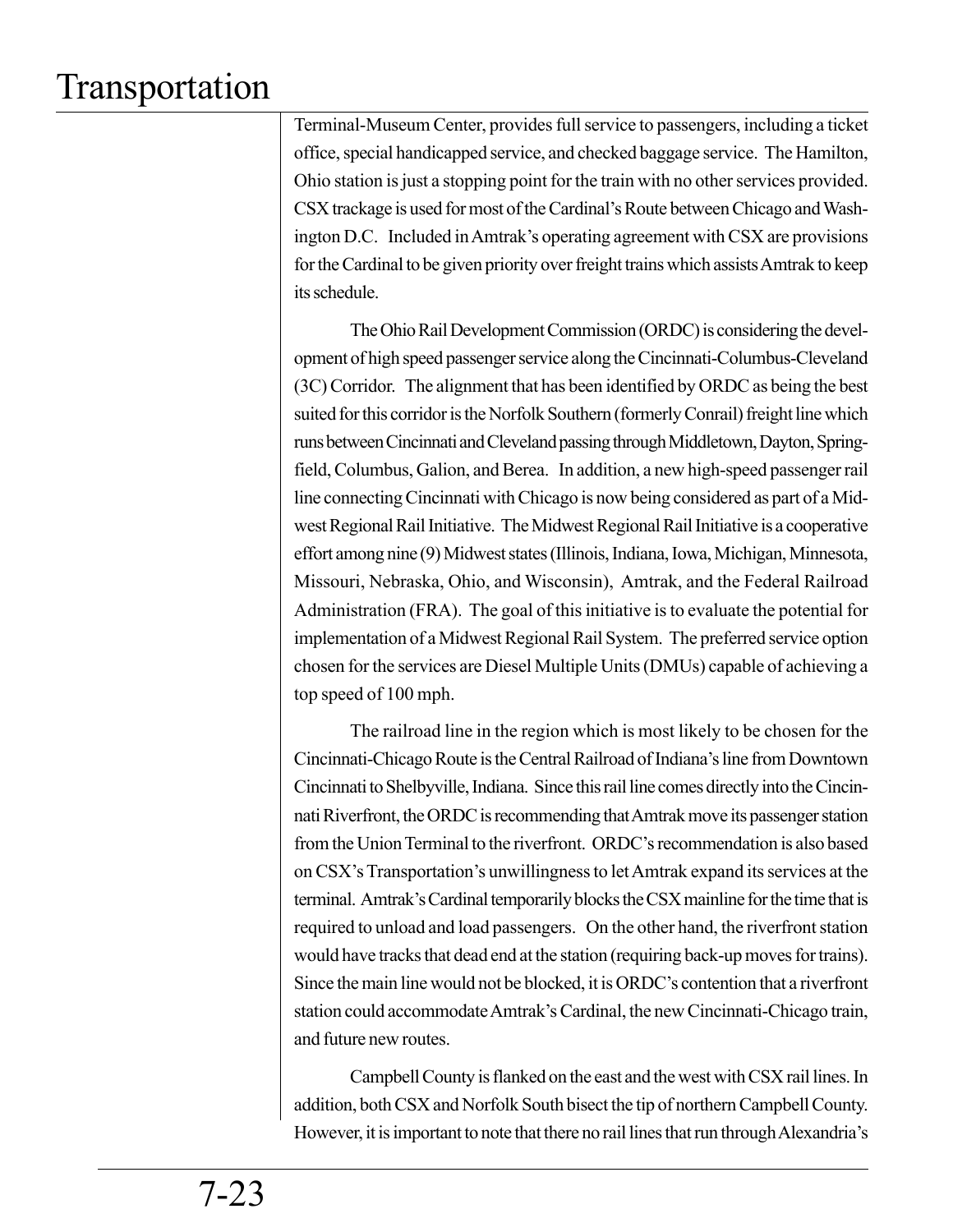planning area. It is anticipated that the level of rail service within the planning period is sufficient as there are not an abundance of industries within the planning area that require rail service. Therefore, it is not anticipated that there will be additional demand brought about by future industrial expansion. At the present, the availability of passenger service at Union Terminal in Cincinnati also appears to be sufficient.

Figures 7-7 and 7-8, excerpted from the *OKI 2030 Regional Transportation Plan*, show the location Passenger Rail and Freight Transportation Facilities in the OKI Region.

### AIR TRANSPORTATION

The Cincinnati/Northern Kentucky International Airport, owned by the Kenton County Fiscal Court, is the primary airport serving all of Northern Kentucky and the Metropolitan Region. The airport, located in northeastern Boone County, serves as the base for sixteen (16) airlines, including one (1) of seven (7) hub operations for Delta Airlines. The airport is also the base for five (5) regional carriers, including the hub location for Comair (Delta Airlines' regional carrier), that provides commuter operations to local destinations and smaller cities nationwide. Delta Airlines operates a total of 550 daily flights to 110 cities around the world. In 1999, over 10.8 million passengers boarded planes at the Cincinnati/Northern Kentucky International Airport, ranking it the 21st busiest airport in the United States.

Other General aviation airports and operations are listed below:

| <b>Facility</b>                       | <b>Annual Operations</b> |
|---------------------------------------|--------------------------|
| Cincinnati-Blue-Ash                   | 35,000                   |
| Cincinnati Lunken Field               | 117,300                  |
| Cincinnati West                       | 30,200                   |
| <b>Clermont County</b>                | 30,650                   |
| <b>Butler County Regional Airport</b> | 61,700                   |
| Lebanon/Warren County                 | 24,950                   |
| Miami University                      | 16,700                   |
| Middletown-Hook Field                 | 40,050                   |
| Waynesville (Red Stuart Airfield)     | 16,800                   |

*Source: OKI Regional Transportation Plan (September 2001) and FAA 5010 Airport Master Records (12/00)*

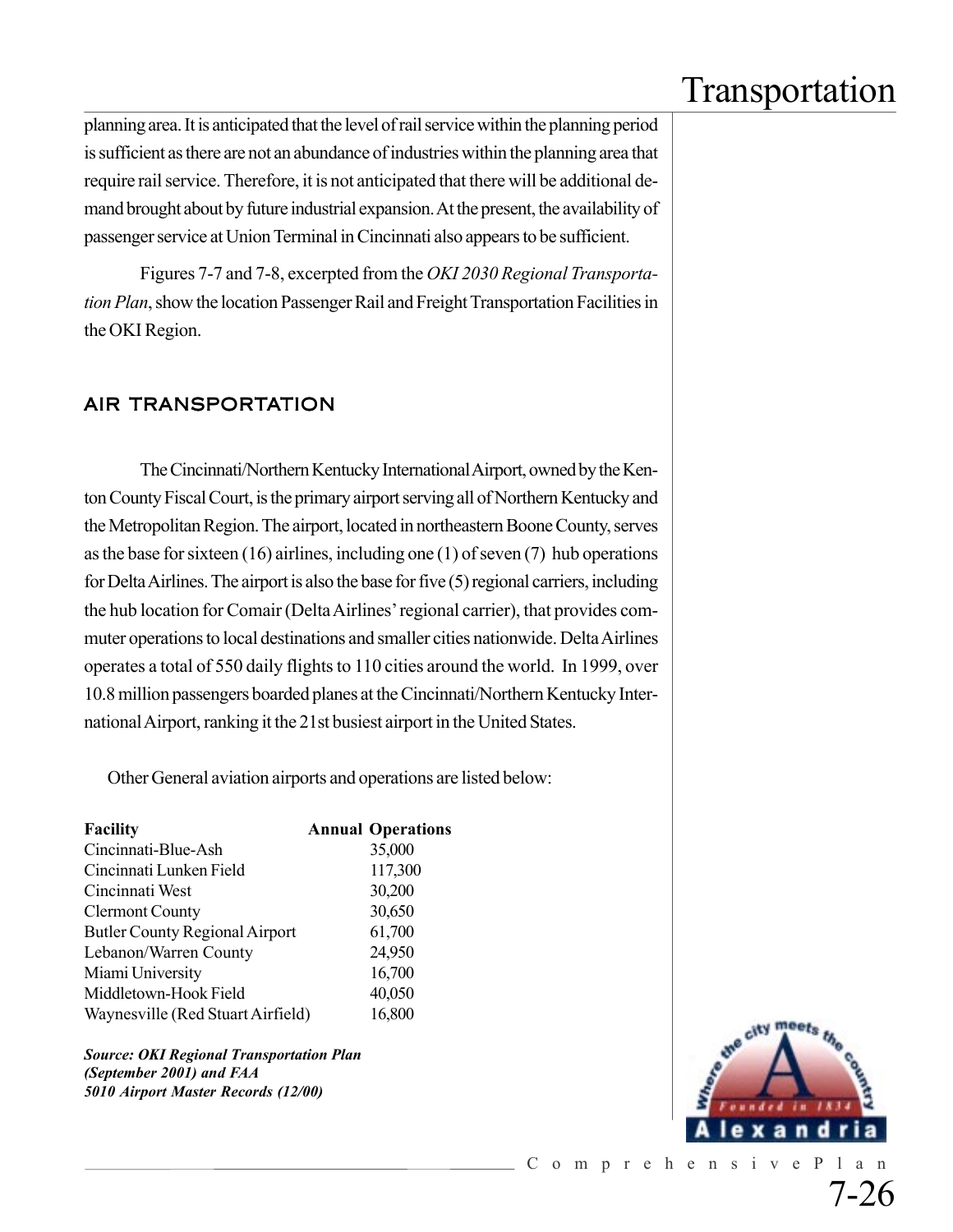Commercial air transport is provided by several companies. DHL Worldwide Express, a major air cargo company, uses the Cincinnati/Northern Kentucky International Airport as its hub. Nearly one (1) million pounds of cargo are unloaded, sorted, and reloaded onto DHL's fleet of planes daily. DHL is the process of constructing a new facility south of its present location which will have a larger terminal and more ramp space for aircraft. Federal Express also has air cargo service to the Cincinnati/Northern Kentucky International Airport. One (1) flight per night travels from Cincinnati to Memphis, TN, which is a hub that connects with other cities in the Federal Express air cargo system. Other major airlines also provide air cargo service on a limited basis at the Cincinnati/Northern Kentucky International Airport. Some provide contract carrier service for DHL cities not in DHL's network.

According to the OKI regional transportation plan, helicopter (rotocraft) operations have begun to slightly increase in the OKI region. A number of heliports exist but are mostly associated with hospitals. At the present time, no public facility accommodates helicopter ingress and egress to the Cincinnati Central Business District. As of September 2001, there were eighteen (18) privately owned and operated heliports/helistops in the OKI region, two (2) were privately owned for public use, and one (1) publicly owned for private use.

Figure 7-7, as excerpted from the *OKI 2030 Regional Transportation Plan*, shows the location of Air Facilities in the OKI Region.

### BIKEWAY AND PEDESTRIAN TRANSPORTATION

Over the past few years, the use of bicycle and pedestrian trails as viable means of transportation have substantially increased. This overall trend has been accepted as a very desirable addition to most communities as it increases the quality of life for the residents and provides linkages to other recreational or institutional facilities. Bikeway and pedestrian routes typically involve usage by all ages for recreational and educational purposes as well as providing a means of transportation to and from work. Accompanying increased usage of such routes, is the desire for improved bikeway and pedestrian facilities in order to make trips along these routes as safe as possible. This is especially important since some trips occur within existing road rights-of-way.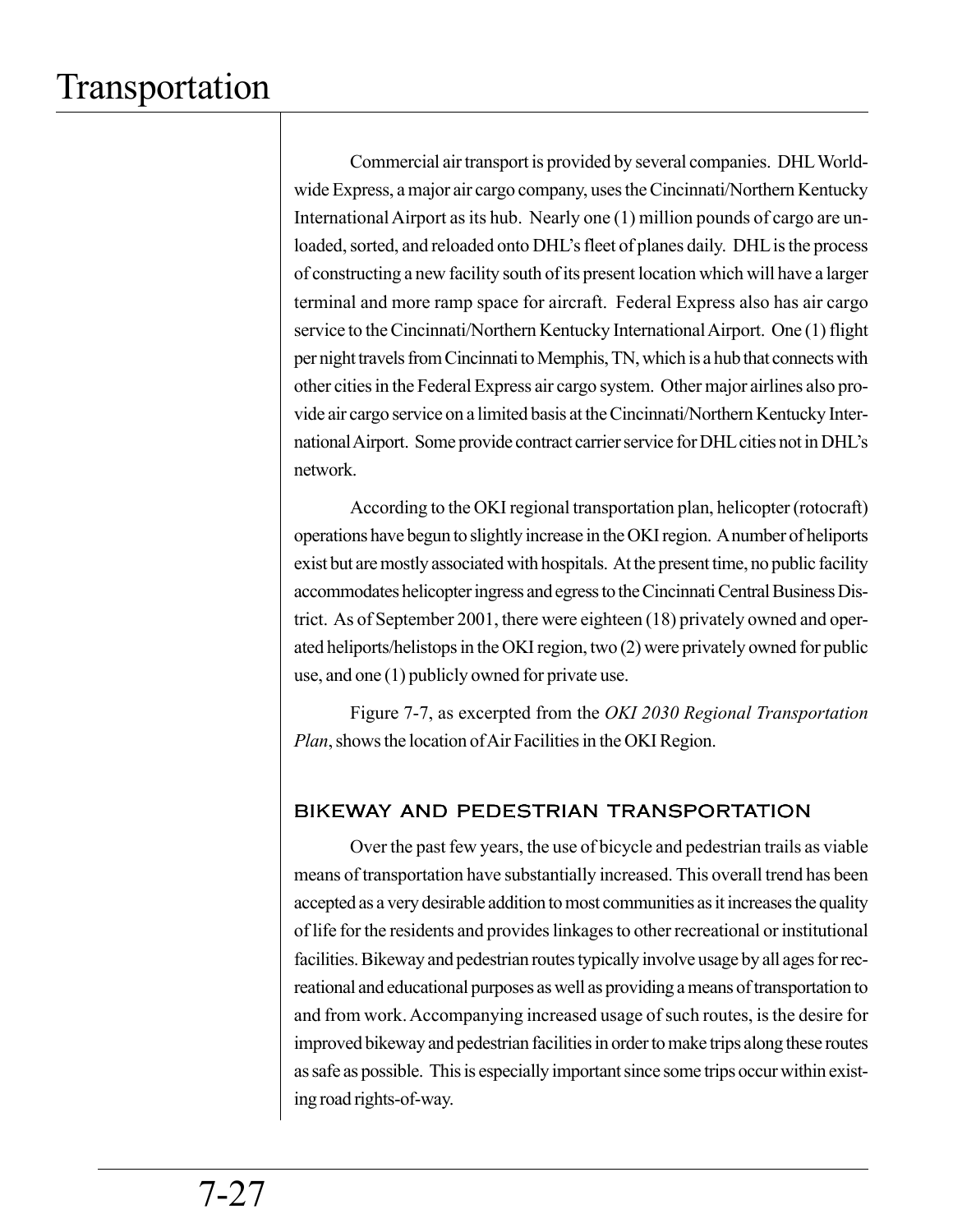For the most part, there are two major categories of bicycle facilities: (1) on road and (2) separate. The most common type of bikeway is located along existing roadways. This enables the cyclists to travel to almost any destination in the region. Separate bike paths and multipurpose trails are designed specifically for the purpose of facilitating non-motorized means of transportation. In addition, trails and greenways can serve both recreational and transportation needs while creating linkages with other areas of the community.

According to the OKI *2030 Regional Transportation Plan*, most bicycle trips are generally three (3) to five (5) miles in length. However, it is not unusual for a touring trip to equal or exceed 100 miles. Data on regional on-road bicycle use is limited. As part of the OKI transportation planning process, the Cincinnati Cycle Club records an average of 30,000 miles of commuter biking by reporting members annually or an average of 800 miles for those reporting. As an indication of per rider bicycle potential, an average of 4,300 total cycling miles each was recorded in 1994 among 20 cyclists who helped with the 1995 update of the Ohio Bike Route Guides.

OKI has developed Bike Route Guides that provide maps and descriptions of roads and trails used by area bicyclists. These guides, last updated in 1995, were developed with the active involvement of area cyclists and are available for Boone, Kenton and Campbell Counties. In the OKI Region, three (3) counties, five (5) townships and sixteen (16) municipalities have prepared bicycle plans and/or are developing local bicycle transportation systems. Four (4) of the plans being developed are in Northern Kentucky and include the bikeway plans for Boone County, City of Florence, Kenton County and the City of Newport.

In Northern Kentucky and the planning area, the major bicycle corridors are primarily shared roadways. Improvements to existing roadways and other alternatives to facilitate cyclists are recommended by OKI for planning and funding priority. Potential projects include; the widening of lanes, paved shoulders, bike lanes, edge striping and signage. The most popular bike route in Northern Kentucky is Kentucky 8 along the Ohio River. It is important to note that Forward Quest, through the Quest River Path Committee, is planning a forty (40) mile bicycle and pedestrian path along the Ohio River, generally following the route of KY 8 from Pendery Park in Campbell County to Boone County. The first leg of the route from Pendery Park to the City of Melbourne has been funded. The second leg is being

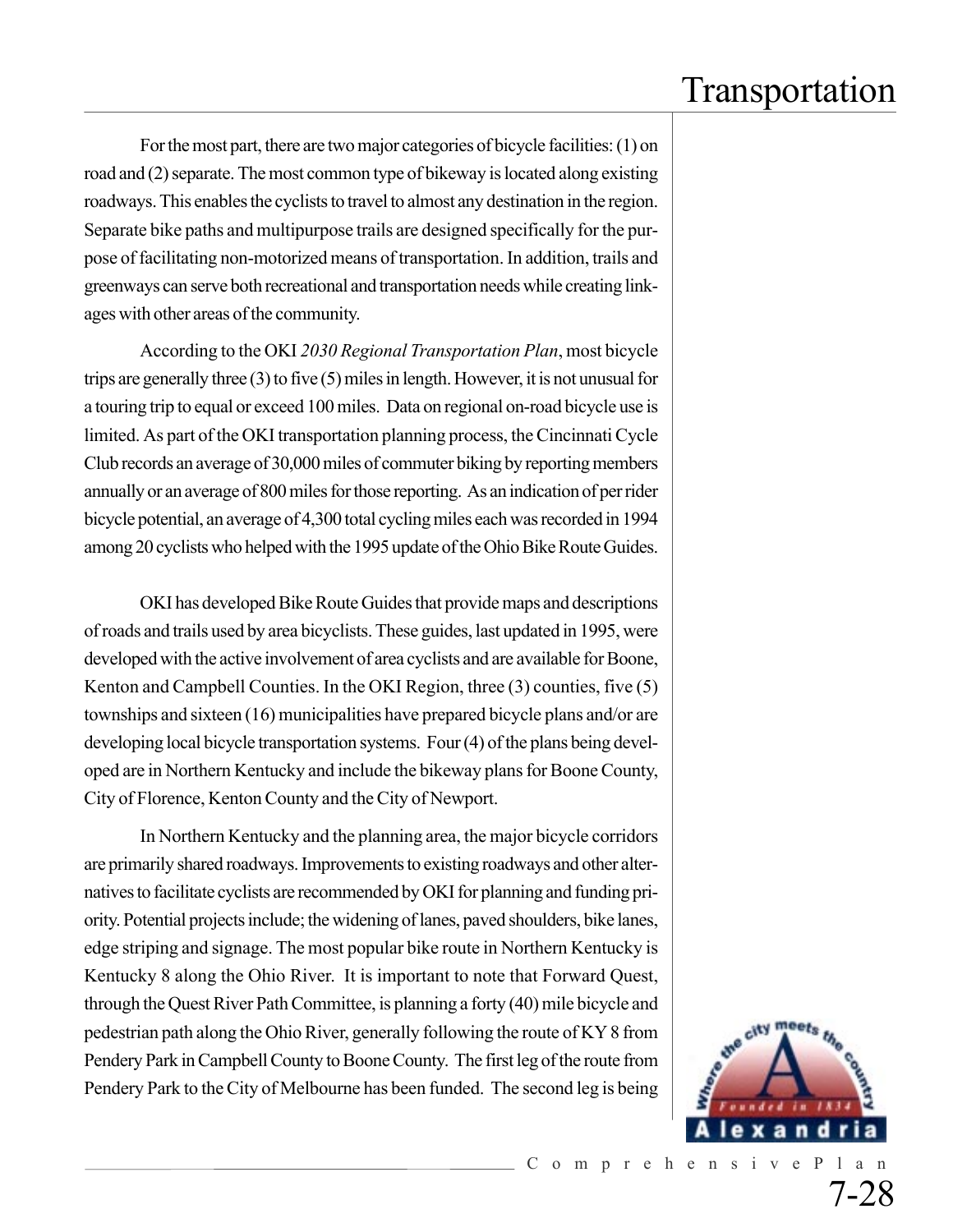planned to extend to the City of Silver Grove. Pedestrian portions of this route will utilize existing and planned walkways through the cities of Dayton and Bellevue and along the City of Newport's River Walk. The conversion of the L&N Bridge, renamed the Newport Southbank Bridge, to a pedestrian and bicycle only facility provides a connection from the City of Newport to Cincinnati.

At the present time, formal plans are not being developed for bicycle or pedestrian ways within the planning area. However, the *Campbell County Transportation Plan* recommends the development of a county-wide bicycle plan which includes Campbell County Cities in the planning process in order to be given consideration as part of the KYTC Pedestrian and Bicycle Policy when highway projects are being planned.

Major roadways are typically used for cycling purposes in and around Alexandria. These roadways include; KY 10, KY 536 and KY 915 as shown on Figure 7-1. However, as part of the comprehensive planning process, the planning commission has outlined potential recreational areas and linkages to these areas as shown on Figure 6-4 in the Community Facilities and Services Chapter of the plan. As a follow-up to the comprehensive planning process, it is recommended that the planning commission, along with the Alexandria Park Committee, develop a strategic plan and investigate funding mechanisms for the development of bicycle and pedestrian facilities, especially in the areas along U.S. 27, KY 536 (and extension) and those the could connect the city to the KY 8 River Path.

Generally, the most effective approaches in order to encourage these alternative modes of travel are to:

- Expand facilities that enable these modes of transportation to be used safely. This will require the reduction of interaction with motorized vehicles through the development of alternative ways, trails or additional sidewalk construction.
- **Interaction with motorized vehicles through the development of alternative ways,** trails or additional sidewalk construction.
- Increase the connectivity between these facilities and other community and recreational facilities in the planning area.
- **Creation of safe intersections or crossings where these types of facilities meet** existing roadways.
- Require the provision of such facilities as properties are developed or during major roadway projects where lanes or striping can be added.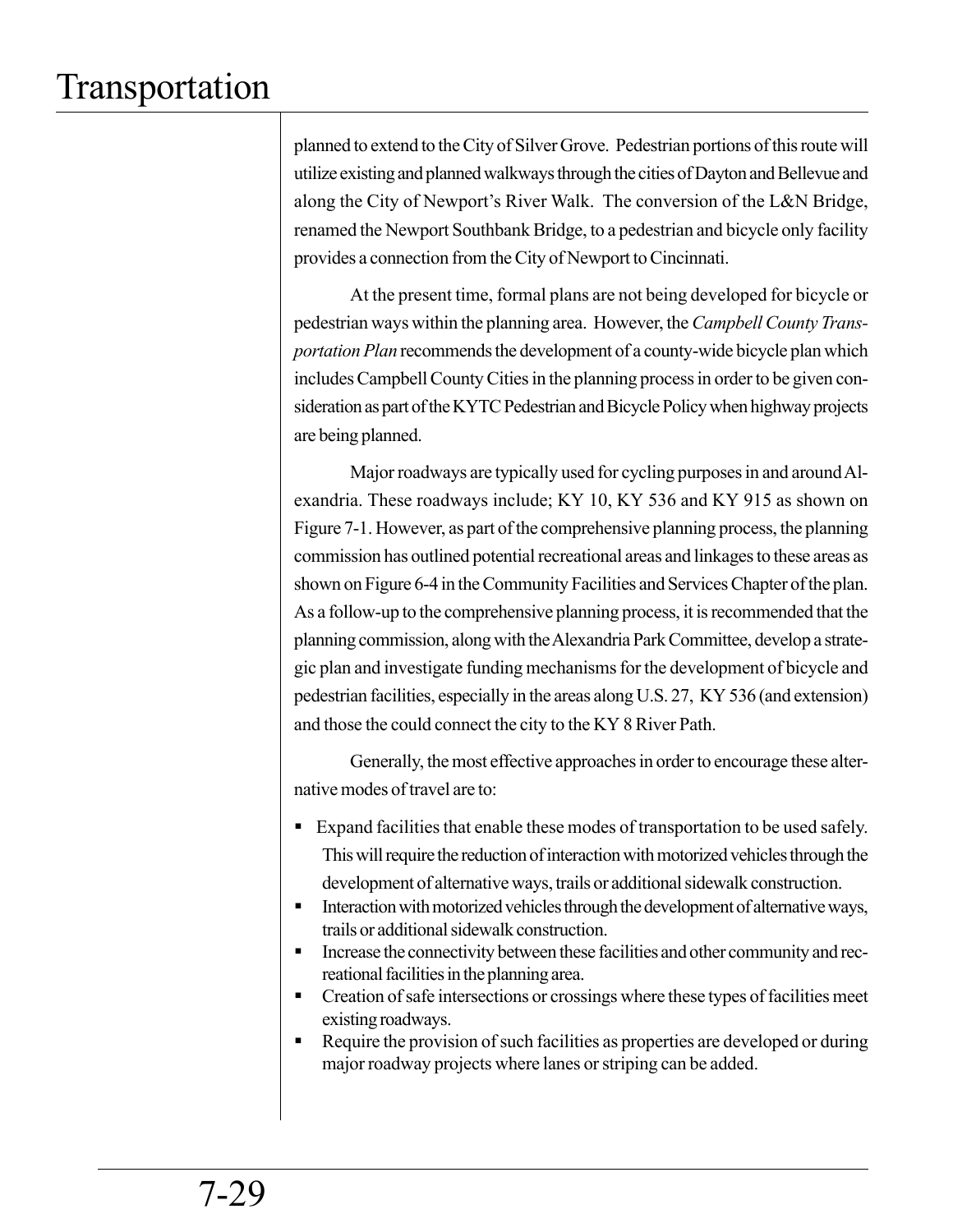If specific bikeway or alternative pedestrian routes plans are developed for the planning area, it is important that the routes are carefully coordinated with the existing road network and traffic volumes to provide safe facilities for the biker, pedestrian and motorist. The safest bikeway is a bicycle trail that is separated from the roadway and is devoted solely to bike travel. Separate bike trails should be used where traffic along existing roadways is heavy and in locations where there are a large number of cyclists expected to travel. Other possible facilities are bicycle lanes and shared roadways. Bicycle lanes are located adjacent to an existing land or curb, while cyclists occupy the existing roadway on a shared bikeway system. These two methods should only be used in areas of low traffic volumes in order to prevent hazardous conditions to the cyclists and motorists. In addition, the availability of usable rights-of-way for bikeways should also be considered.

### WATER TRANSPORTATION

The nearest ferry service is provided by Anderson Ferry Boat, Inc. Anderson operates an automobile ferry service on the Ohio River between the foot of Anderson Ferry Road in Hamilton County and River Road in Boone County near the Kenton-Boone County line. The ferry operates every fifteen (15) minutes Monday through Friday from 6:00 am until 9:30 pm and on Saturday and holidays from 7:00 am to 9:30 pm. The cost per automobile is \$3.00 per river crossing. According to the OKI plan, it is estimated that the ferry transports an average of 400-500 vehicles per day. Due to the absence of river crossing in that area, the ferry is also important for transporting bicyclists, for which the charge is 50 cents. The fare for foot passengers is 25 cents. Figure 7-7 and 7-8 show the location of water transportation and Barge Intermodal Facilities.

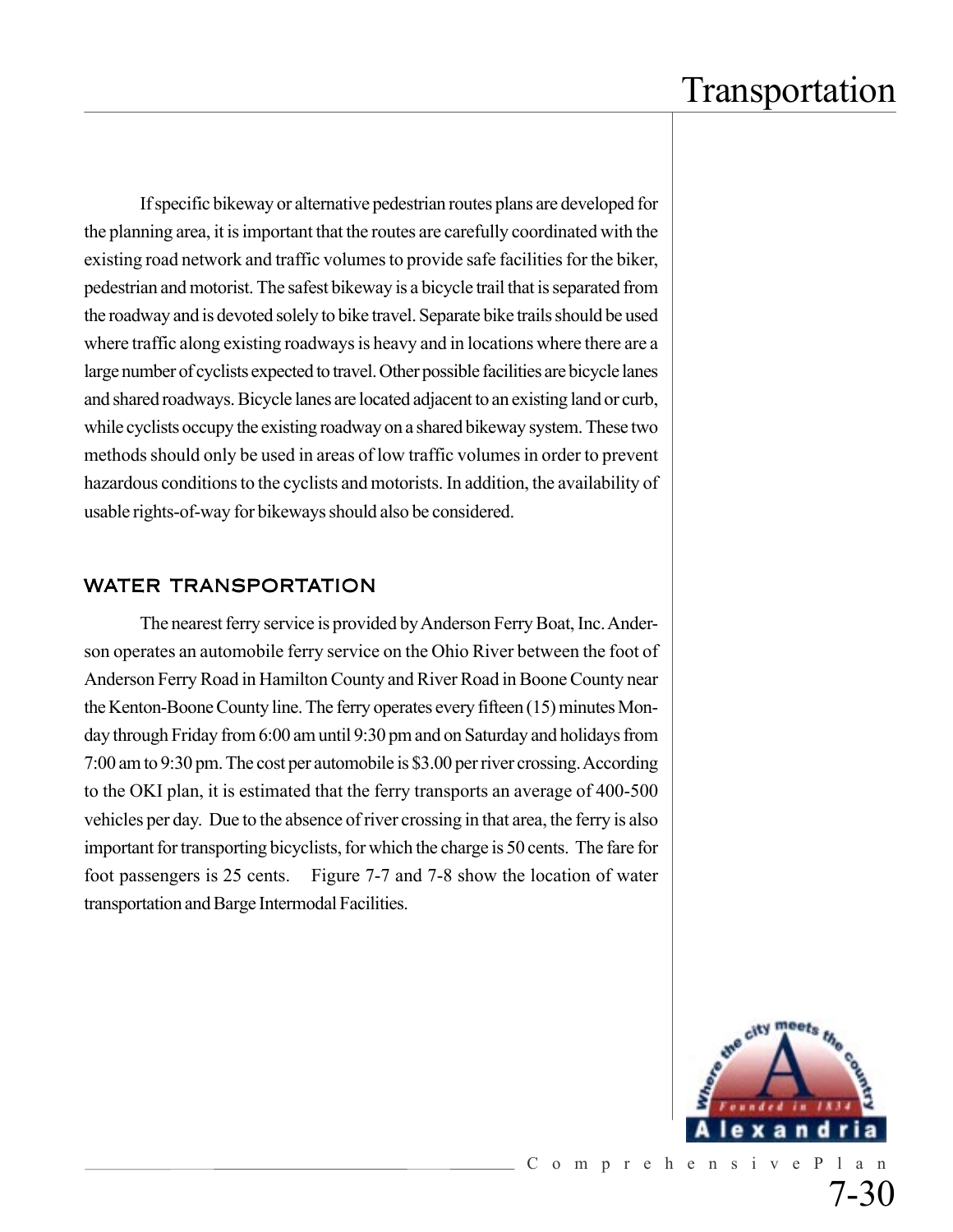### **SUMMARY**

 The transportation system of a community can influence the structure of its cities in many ways. The construction of roads, by their nature, serve to form entrances into a community, create pathways for communication with other cities, and largely establish the visual perception of an area. A street, bikeway or pedestrian pathway can enhance the functionality of the existing transportation system and compliment the character of the city or it can be destructive to the quality of life. However, through careful planning the negative impacts of a community's transportation system can be avoided.

 The following general recommendations are made (in addition to the transportation goals and objectives) in order to maintain the character of the community while increasing efficiency of the overall transportation system:

- **Improve the existing transportation system by establishing an improvements pro**gram for the reconstruction and maintenance of city streets while meeting financial constraints and responding to local concerns.
- Ensure that roadways are functioning at (not above) their design capacity in order to accommodate growth and development while mitigating congestion. Require developer's to address the transportation impact of a proposed development by requiring the submittal of traffic impact studies for large scale developments where the function of the existing transportation system may be unable to handle increased traffic.
- Conduct studies to determine corridor needs and requirements (especially in the areas of access management and signage) that may be necessary in the "AA" Corridor, U.S. 27, and KY 536 Corridors.
- Update access management techniques and consistently apply road standards to all developments while remaining flexible enough to adjust or amend these standards should modifications be necessary.
- Conduct a study on the U.S. 27 corridor in order to facilitate redevelopment of this commercial area and create strategies for new development. This study should focus upon the implementation of access management techniques, aesthetic improvements, and the clustering the commercial and mixed used developments. In addition, bike/walkways should be developed and extended to provide connections from these commercial uses to residential areas and other bike/walk ways. The policies developed for this corridor should also be applied to the KY 536 extension.